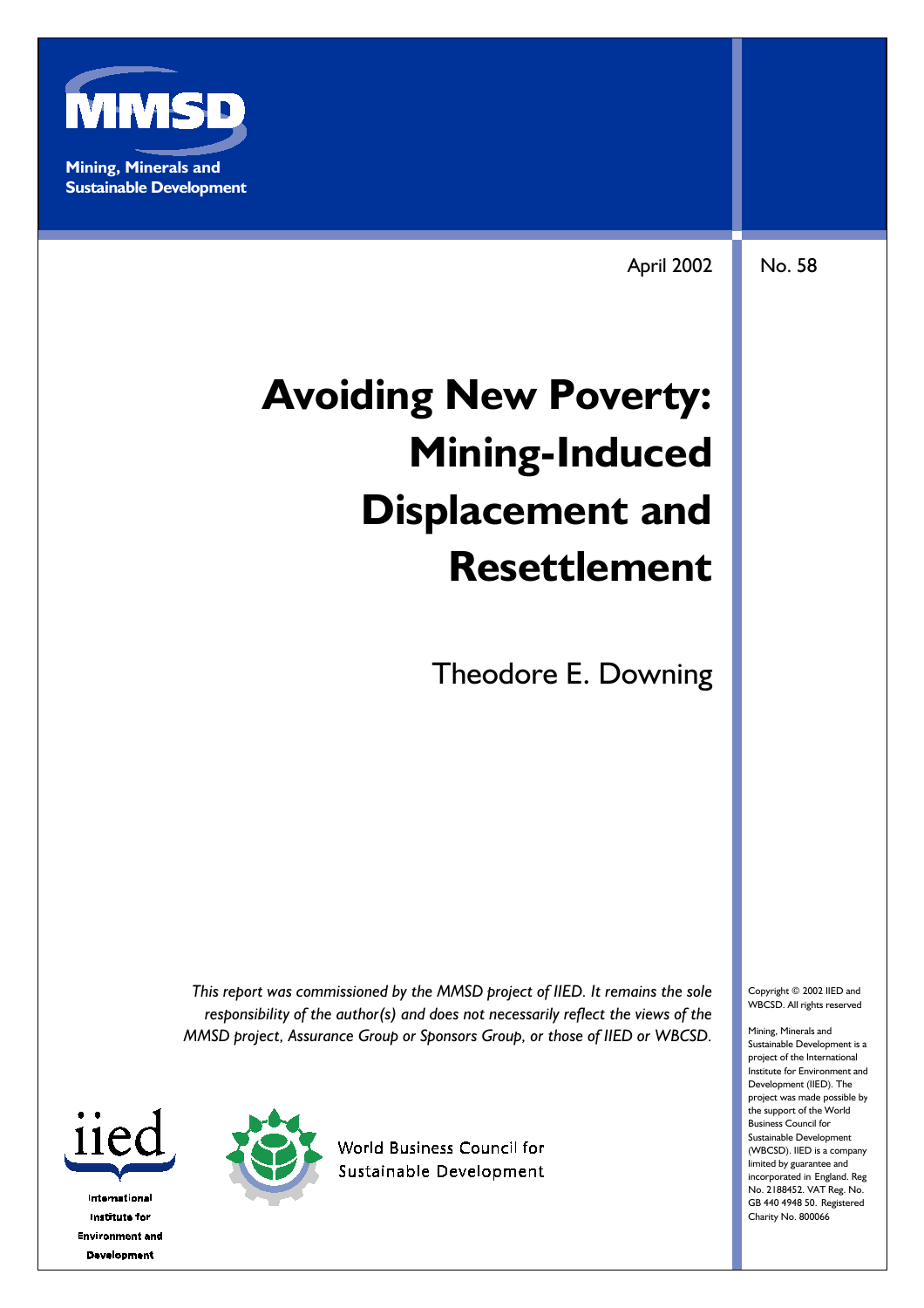### **Table of Contents**

|                | Executive Summary                                                                     | 3               |
|----------------|---------------------------------------------------------------------------------------|-----------------|
| $\mathcal{I}$  | Mining-Induced Displacement and Resettlement: A major threat to sustainable societies | $5\overline{)}$ |
|                | 2 The Resettlement Effect                                                             | 8               |
|                | 3 Countering the Resettlement Effect                                                  | 12              |
| $\overline{4}$ | Defining Liability                                                                    | 15              |
|                | 5 Ways Forward                                                                        | 19              |
| 6              | References                                                                            | 22              |

Teberebie \* Tarkwa \* Mandekrom \* Sofo Mensakrom \* Old Atuabo \* Akontanse \* Kyekyewere \* Nkwantakrom \*Damang \* Bodwire Agya \* Huniso \* Abekoase \* Kojokrom \* Baranj Mokasa \* Chak Branj \* Chichordi \* Koperapoca Lama \* Nawaripi Lama \* Negeripi \* Sadiola \* Farabakouta \* Niamboulama \* Nar Hew \* Wan Sam \* Wan Mong \* Som Khom \* Wan Hok \* Look Niu \* Ta Sarm Poo \* Wan Parmg \* Nam Arng \* Peng Oo \* Kung Nim \* Nam Par Moong \* Korng Hak \* Nam Poon \* Mong Khamg \* Paeng \* Sonora (Az) \* Borwa Tola \* Turi Tola \* Muslim Tola \* Ganju Tola \* Sonu Guttu \* Jogwa Tola \* Duru Muslim Tola \* Duru Kasmar \* Thom \* Loi Waeng \* Norng Taw \* Nar Pae \* Norng Khaet \*Torng Hew \* Parng Kharm Sai \* Horng Lerk \* Wan Li \* Nyandahun \* Segwema \* Semabu \* Vaama \* Ndendmoia \* Mondoko \* Pejebu \* Gangama \* Mbelleh \* Llunga \* Ga-Tila \* New Koffiekamp \* Kakola \* Ovacikparng Kharm Korng Mu  $\star$  Nam Yom  $\star$  Huay He  $\star$  Wankyorng  $\star$  Putput I  $\star$  Kapit  $\star$  Tambo Grande \* Bamba \*Belebu \* Nyokovulahun \* Kanga \* Foinda \* Madina

A partial list of formerly sustainable communities relocated by mining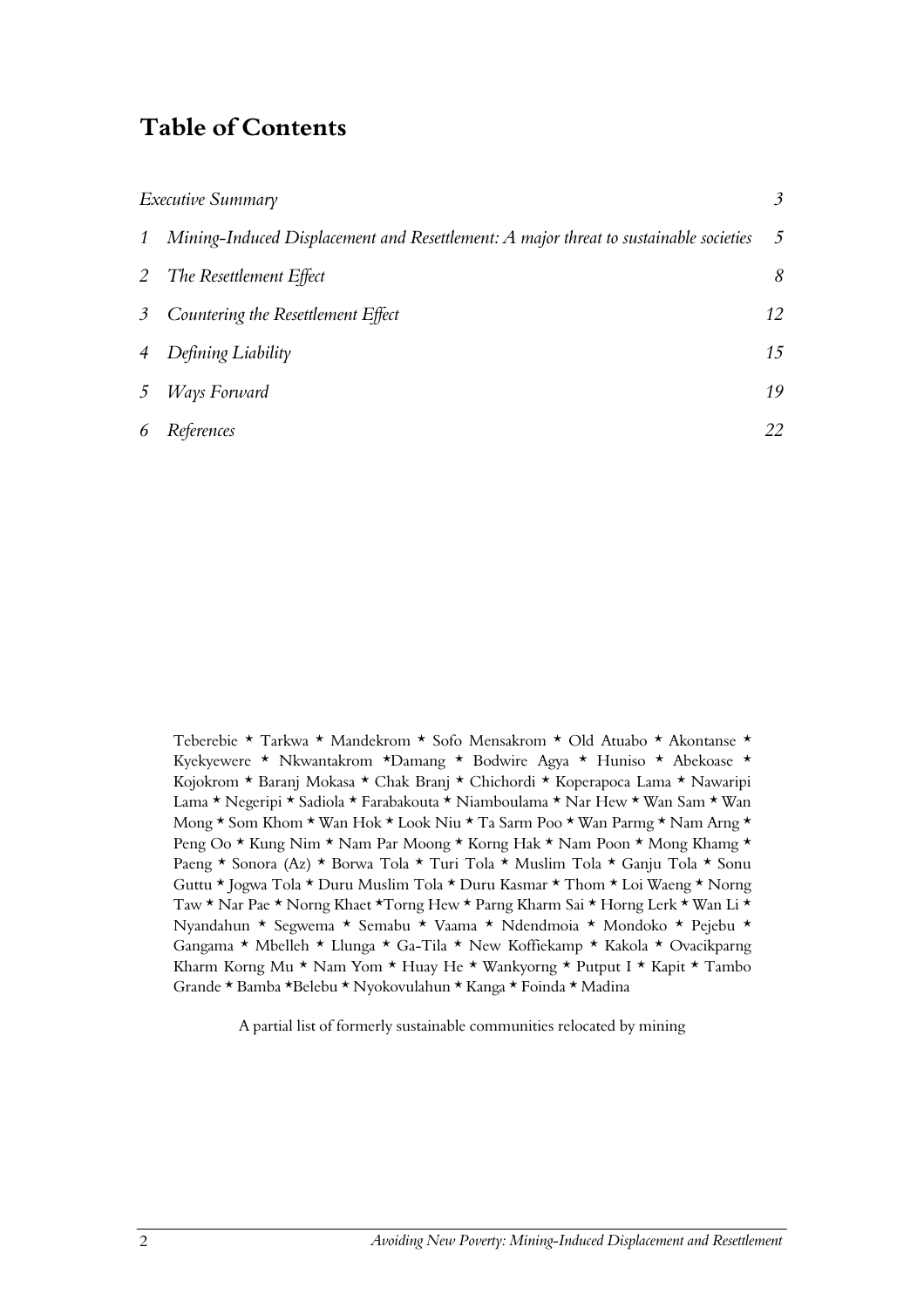# <span id="page-2-0"></span>**Executive Summary**

The problem of mining-induced displacement and resettlement (MIDR) poses major risks to societal sustainability. Unfortunately, no global survey has assessed the scale of MIDR. Available evidence suggests that the problem is significant. Mining displaced 2.55 million people in India between 1950 and 1990. The likelihood that MIDR will be a significant issue increases as eight factors converge—as rich mineral deposits are found in areas with relatively low land acquisition costs (in the global market) that are being exploited with open-cast mining and are located in regions of high population density—especially on fertile and urban lands—with poor definitions of land tenure and politically weak and powerless populations, especially indigenous peoples.

MIDR is accompanied by what displacement specialists call the resettlement effect, defined as the loss of physical and non-physical assets, including homes, communities, productive land, income-earning assets and sources, subsistence, resources, cultural sites, social structures, networks and ties, cultural identity and mutual help mechanisms. The effect introduces well-documented risks over and above the loss of land. The loss of land may address only 10-20% of the impoverishment risks known to be associated with involuntary displacement. Investigations into displacement have found nine other potential risks that deeply threaten sustainability; these include joblessness, homelessness, marginalization, food insecurity, loss of common lands and resources, increased health risks, social disarticulation, the disruption of formal educational activities, and the loss of civil and human rights. Failure to mitigate or avoid these risks may generate "new poverty," as opposed to the "old poverty" that peoples suffered before displacement. Certain groups—especially indigenous peoples, the elderly and women—have been found to be more vulnerable to displacement-induced impoverishment risks.

The means by which to avoid grafting new, displacement-induced poverty onto preexisting poverty are known. Forty years of studies and lessons learned in involuntary resettlement provide a rich vein of knowledge and reasonable guidelines and checklists have been developed. Nonetheless, attempts to restore the displaced to their former economic and social conditions have proved ineffective. Under-financing is a key component of their failure. Although people continue to be relocated, the goal of rehabilitation remains exceedingly difficult to achieve, and the preferred goal of sustainable development, where people are better off than they were before resettlement, has seldom been achieved. Underfinancing emerges from the wrong-headed notion that compensation for losses is sufficient to rehabilitate a displaced economy. Compensation by itself cannot adequately restore and improve the income levels and livelihood standards of people subjected to expropriation and forced displacement. From the operational perspective, compensation*—not rehabilitation or sustainable development—*becomes the goal rather than a means to help ensure a sustainable outcome*.* 

But the key question remains: Who pays for countering the resettlement effect in mininginduced displacements and resettlements? At present, mining, financiers and governments are externalizing displacement costs onto the weakest party, the displaced.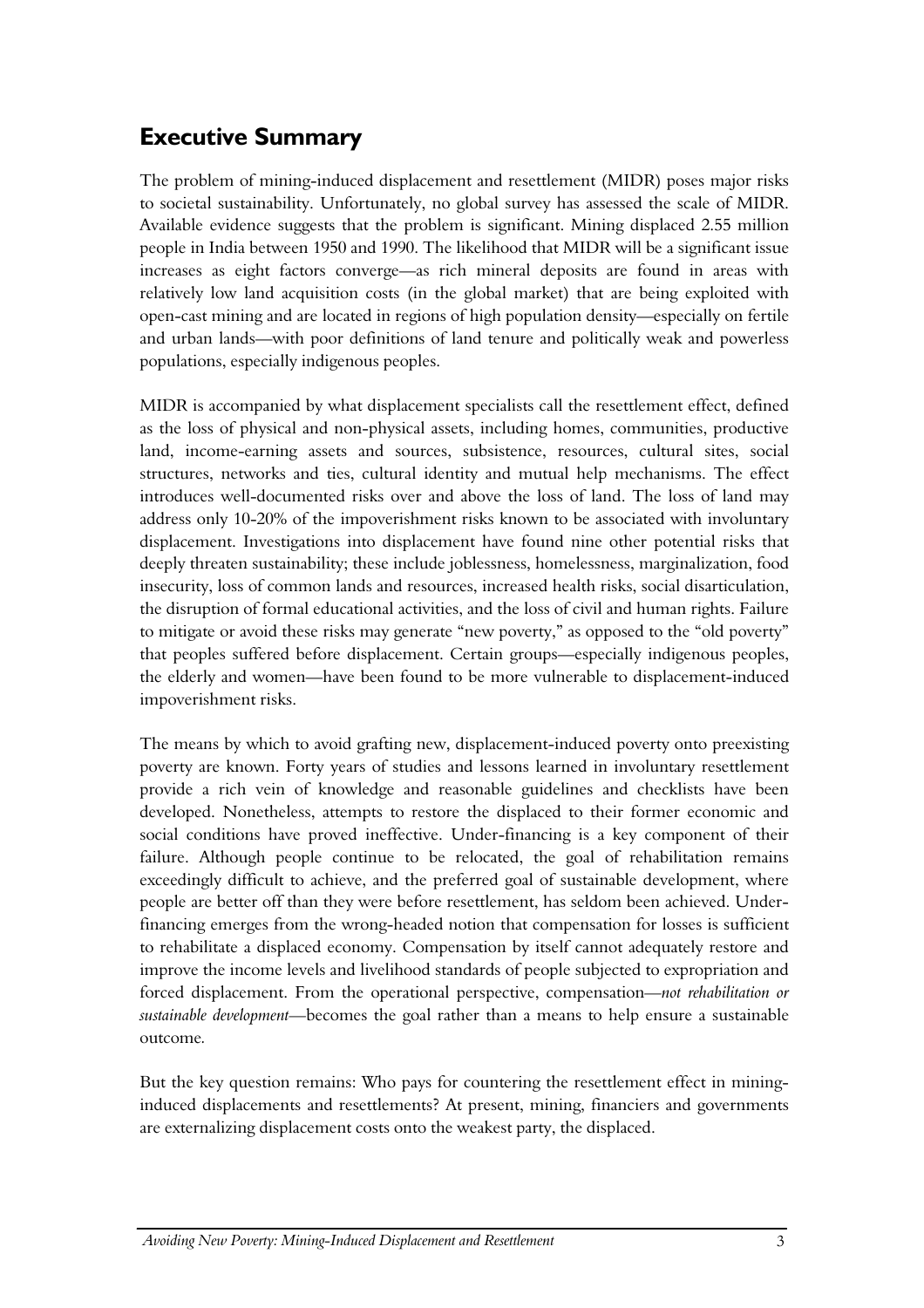Concerns over liability occur at three levels, depending on the degree of regularization of obligations. Some liabilities are widely acknowledged (acknowledged liabilities in Figure 2). Other liabilities are not currently accepted although scientific research has found them valid (possible liabilities). A broad, unstable band of probable liabilities falls between the possible and the acknowledged. Pressures are building from many directions to regularize liabilities that until now were considered probable and possible liabilities.

It is too early, however, to expect harmonization and the emergence of a detailed industrywide approach. My suggestion—developing involuntary displacement and resettlement insurance to protect the involuntarily displaced from—impoverishment is probably politically premature. In the meantime, the inability to cope with the MIDR problem is delaying projects and generating costly controversies. It is plunging innocent victims who find themselves "in the way" into new poverty. And governments are inheriting the longterm costs.

A MIDR Contingency Clause (MIDR-CC) is proposed as an interim, on-the-ground solution. The MIDR-CC would be an agreement that all likely MIDR risks be assessed, goals set, costs estimated, organizational arrangements proposed, and financing secured *before* a mining project goes forward.

Theodore E. Downing

www.ted-downing.com downing@u.arizona.edu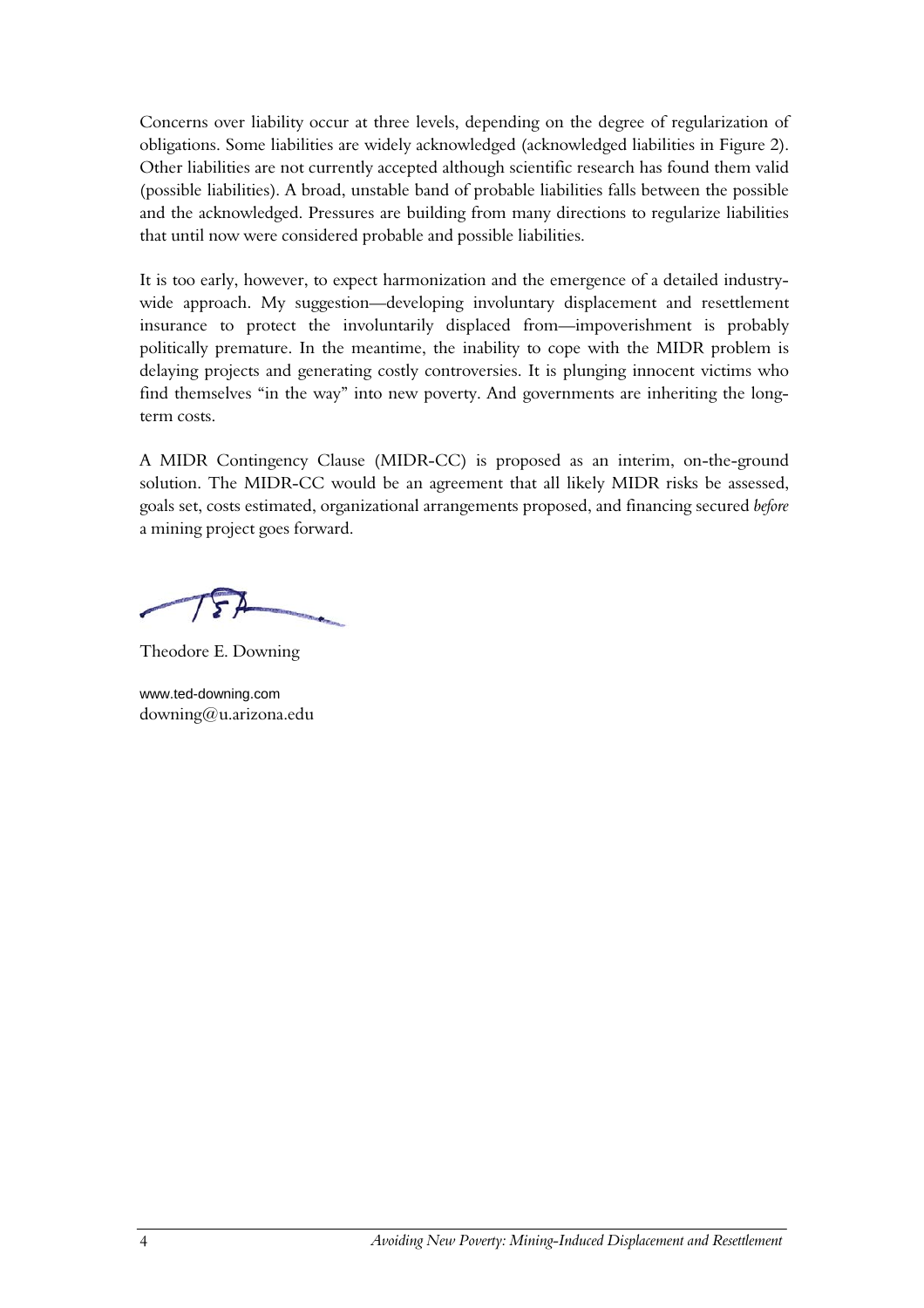*You take my house when you do take the prop That doth sustain my house; You take my life When you do take the means whereby I live.* 

**Shakespeare, Merchant of Venice**

### <span id="page-4-0"></span>*1* **Mining-Induced Displacement and Resettlement: A major threat to sustainable societies**

The problem of mining-induced displacement and resettlement (MIDR) poses major risks to societal sustainability.<sup>1</sup> The severity of these risks is encapsulated in the opening lines of the World Bank Group's policy on involuntary resettlement (Operational Policy 4.12, approved 23 October 2001):

Bank experience indicates that involuntary resettlement under development projects, if unmitigated, often gives rise to severe economic, social and environmental risks: productive systems are dismantled; people face impoverishment when their productive assets or income sources are lost; people are relocated to environments where their productive skills may be less applicable and the competition for resources greater; community institutions and social networks are weakened; kin groups are dispersed; and cultural identity, traditional authority, and the potential for mutual help are diminished or lost.

The notion that development projects may impoverish people might seem strange, if not contradictory, to those who own, finance, underwrite, or otherwise promote mining. While mining, undeniably, may cause severe localized effects, don't the massive investment of capital into backward areas, the creation of local jobs, the building of new infrastructure, and—if all goes well—the generation of substantive profits improve the conditions of local people, including those who are forcefully displaced? Don't these benefits outweigh any local loss of land? And if a company compensates local landowners, replaces lost infrastructure, and complies with national and local laws, doesn't it fulfill its obligations? If laws do not sufficiently protect the displaced, isn't the government to blame?

Displacement involves not only the physical eviction from a dwelling, but also the expropriation of productive lands and other assets to make possible an alternative use

<sup>&</sup>lt;sup>1</sup> The core principle of sustainable development is to improve human well-being over time, with the goal that children's lives be as good as, or better than, their parents'. A sustainable society has the capacity to deal with routine social, economic and environmental risks, including minor disasters, the loss of key persons, business cycles and the like. It has well-articulated productive knowledge and assets. Its members support, claim ownership in, and enhance their social and political institutions. They have the capacity for mutual self-help. A sustainable society nurtures and constructs its cultural identities. It recognizes traditional authorities and requires that the means of survival be passed, unimpaired, to future generations and that the total stock of capital be increased, not diminished.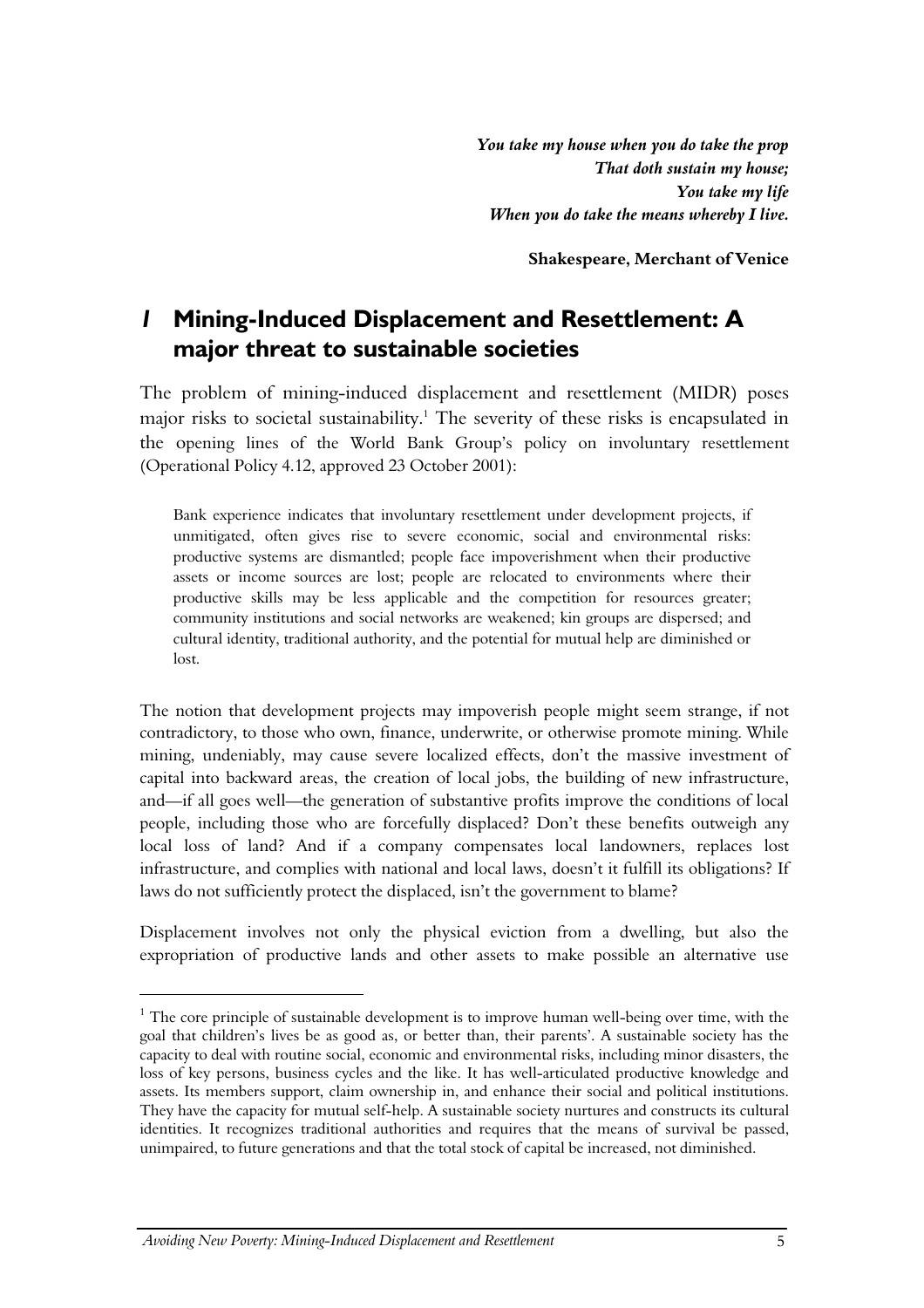(Cernea 2000). **Affected peoples (APS)** are those who stand to lose, as a consequence of the project, all or part of their physical and non-physical assets, including homes; communities; productive lands; resources such as forests, rangelands, fishing areas, or important cultural sites; commercial properties; tenancy; income-earning opportunities; and social and cultural networks and activities (ADB 1998a).<sup>2</sup> APS may also include "host communities" when a large population is displaced onto the land of a smaller existing (host) population. **Rehabilitation** refers to restoring the incomes, livelihoods, and social systems of the displacees to at least the level of their pre-project status.

Each year, more than 10 million people are involuntarily displaced to make way for development projects (Cernea 2000). Hydropower generation is responsible for most of this displacement, but mining accounts for an undetermined proportion.<sup>3</sup> The likelihood that MIDR will be a significant issue increases as eight factors converge—as rich mineral deposits are found in areas with relatively low land acquisition costs (in the global market) that are being exploited with open-cast mining and are located in regions of high population density—especially on fertile and urban lands—with poor definitions of land tenure and politically weak and powerless populations, especially indigenous peoples.

From this perspective, MIDR is unlikely to occur in Avondale and Peoria, Arizona. These affluent, politically powerful, highly populated, non-indigenous, urban communities sit on top of the state's most valuable deposits,<sup>4</sup> but the problem of MIDR makes mining these deposits economically and politically implausible. Conversely, MIDR is likely to occur where rich deposits are found in India and comparable locations. India has, in fact, become the bellwether not only of displacement problems, but also of possible MIDR solutions. The Indian government estimates that more than 30 million people have been displaced since Independence. Three-fourths of these are still awaiting resettlement and rehabilitation (Mahapatra 1999a 1999b, Berne Declaration 1996, Fernandes1994). Some displacements, such as those at the Sardar Sarovar Project (Narmada), have become the foci of major international and national environmental and human rights confrontations (Roy 1999a, Morse and Berger 1992, McCully 1996, Cody 2001, International Rivers Network www.irn.org/programs/india/). Displacement is now so acute in South Asia that some communities have been displaced more than once, creating a floating population of development-induced poor.

By conservative estimates, mining displaced 2.55 million people in India between 1950 and 1990 (IGNOU 2001).<sup>5</sup> MIDR increased substantially since the 1970s as the country's coal production shifted from underground to open cast mining (from 40 to 156 million tons

<sup>&</sup>lt;sup>2</sup> I prefer to use "affected peoples" (APS) rather than the Asian Development Bank's "affected persons" (AP) to emphasize the social and individual nature of project-induced displacements and to avoid the temptation of individualizing what is fundamentally a socio-cultural and economic process.

<sup>&</sup>lt;sup>3</sup> The estimated number of MIDR displacees may be substantially higher if displacements required for hydropower to smelt minerals are included. 4

This aggregate deposit is more valuable than Arizona's copper deposits, for which the state holds an international reputation.<br><sup>5</sup> This figure is now quoted frequently in both official and non-official documents, including

IGNOU 2001 (Pandey, personal communication).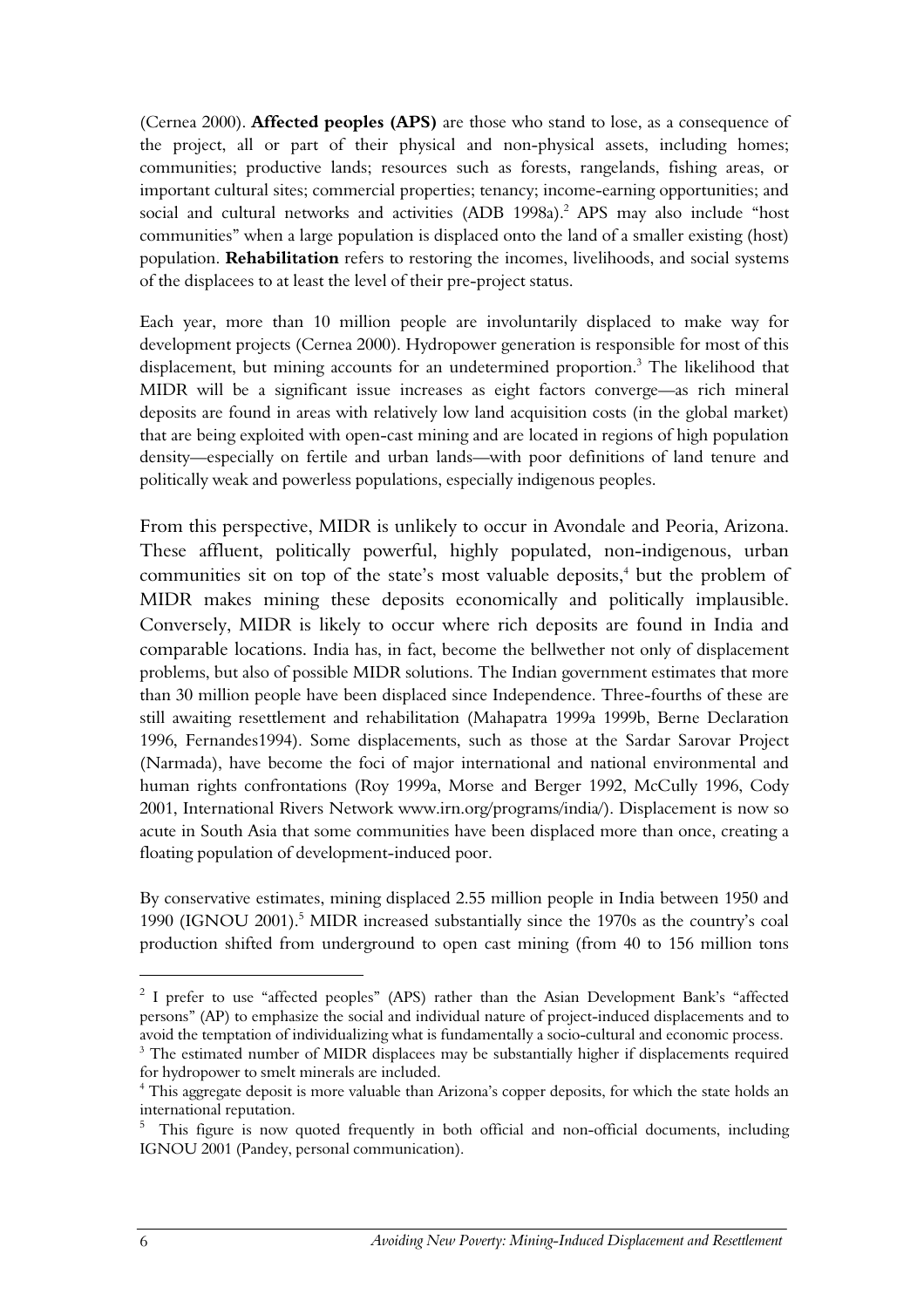during the 80s alone). The issue has gone beyond economics and environment; local NGOs, such as Operations Research Group (ORG), a consultant of Coal India Limited (CIL), reported that MIDR is creating a pattern of "gross violation of human rights," and "enormous trauma in the country." NGOs and academic research centers have documented—in great detail—the difficulties in rehabilitating formerly sustainable communities dismantled by mining (Pandey 1998a, Fernandes 1994 , Mathur and Marsden 1998, World Bank 2001b). CIL confirms in an environmental impact assessment for one of its pending coal sector projects that the victims of resettlement "often end up as exploited contract laborers trapped in perpetual poverty or they simply leave the area, to reappear in the slums of the city or as squatters" (Berne Declaration 1996).

By the mid-90s, CIL's inability to deal with mounting MIDR problems was influencing its attractiveness to capital markets. Its policy of providing inheritable employment for displaced families has resulted in a sustainable economic liability. The World Bank required a distinct \$US 63M Coal Sector Environmental and Social Mitigation Project (CSESMP) known as the Coal Indian Rehabilitation Project (CIRP)—as a condition for CIL's obtaining a \$US 500M loan. A large part of the CSESMP was a pilot project that helped CIL implement appropriate policies for environmental and social mitigation of MIDR and test the effectiveness of these policies on 25 of its 469 coal mines (Pantoja 1999, CSESMP Project 1996 on worldbank.org).

Unfortunately, no global survey has assessed the scale of MIDR. Available evidence suggests that the problem is significant: Freeport Mine in Indonesia has reportedly displaced about 15,000 people (Hyndman 1988, 1994), and the Ghanan Tarkwa mine forcefully removed 20,000 to 30,000 people from their homes (Coakley 1998, Goldfields Ghana Ltd. 2001, FIAN 2001).<sup>6</sup> The southern Africa MMSD regional report discovered 37,000 displaced over 5 years (Sonengberg and Munster 2001).<sup>7</sup> I am unaware of any MIDR census for Latin America that would allow an estimate, but there are hints that the numbers may be high, especially if mineral processing plants and their allied hydropower plants are included in the count. For example, 25-35,000 people were forcefully relocated because of the Tucuri Hydropower Complex in Brazil, a dam whose economic justification was to provide power for aluminum smelting (La Rovere 2000). Cases of mining-induced displacement and resettlement are now highly visible in Papua New Guinea, Indonesia, the Philippines, Peru, Venezuela, Suriname, Guyana, Argentina, Chile, Honduras, Tanzania, Botswana, and Namibia. Displacement can be expected to increase as national mining policies are liberalized, as companies opt for open-cast mining, and as rural population density increases (FIAN 2001)*.* 

<sup>&</sup>lt;sup>6</sup> Another study in Orissa found that 79 villages with 3143 families and 2427 hectares were displaced between 1950 and 1993 (Walter Fernandez, J.C. Das and Sam Rao 1989).

 $^7$  The Sonngberg and Munster (2001) report did not census or estimate the size of MIDR in Africa.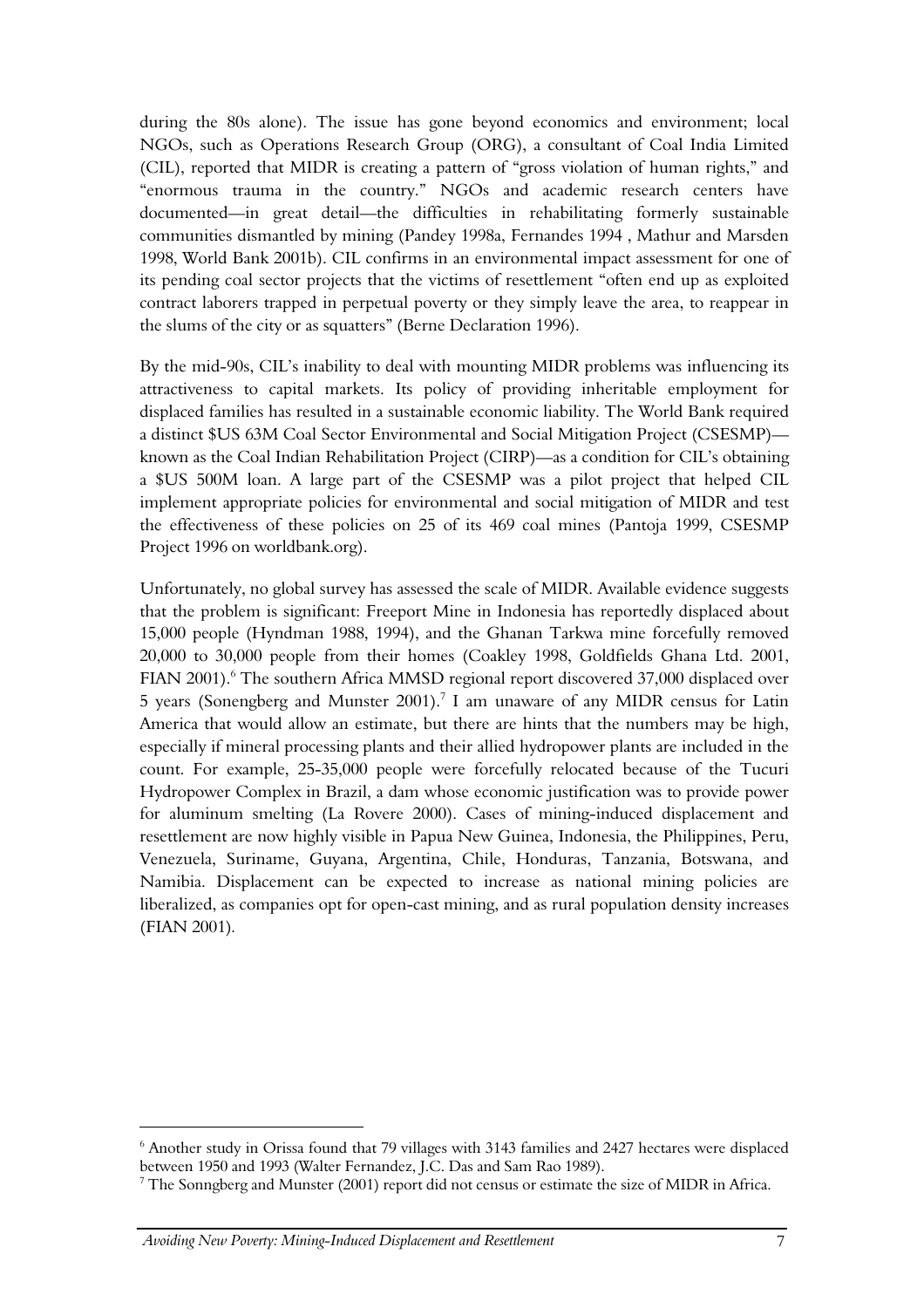# <span id="page-7-0"></span>**2 The Resettlement Effect**

MIDR is accompanied by what displacement specialists call the resettlement effect, which is defined as the "loss of physical and non-physical assets, including homes, communities, productive land, income-earning assets and sources, subsistence, resources, cultural sites, social structures, networks and ties, cultural identity, and mutual help mechanisms" (ADB 1998).

### The risks of creating "new poverty"

Development-induced displacement unleashes widespread social, economic and environmental changes that follow well-established patterns. Although they vary in severity, these patterns are remarkably consistent regardless of what type of project or industry is responsible for the displacement (ADB 1998a, 1998b; Pandey 1998a, 1998b; Mathur 2001; Cernea 1999b, 2000; Downing 1998; Scudder and Colson 1982; Scudder 1996).

A frequently used model for organizing these risk patterns is the Impoverishment Risk and Rehabilitation Model (IRR), developed by the senior social policy advisor to the World Bank, Michael Cernea, and his team during their portfolio-wide review of the Bank's development-induced displacement experience (Cernea 1996, 1999, 2000; World Bank 1994).<sup>8</sup> The model has subsequently been elaborated, tested and revised (Mahapatra 1999; Pandey 1998a, 1998b; Downing 1996b, 1998, Mathur and Marsden 1998; Agarwal 1998, Mathur 1999).

The most visible MIDR risk is loss of land. This loss, however, may address only 10-20% of the impoverishment risks known to be associated with involuntary displacement. Investigations into displacement have found other potential risks that deeply threaten sustainability; these include joblessness, homelessness, marginalization, food insecurity, loss of common lands and resources, increased health risks, and social disarticulation (Cernea 1998, 1999, 2000, 2001; McDowell 1998). Worldwide academic research has confirmed this model, expanding its scope to include two additional risks: the loss of civil and human rights (Downing 1998) and the disruption of formal educational activities and loss of access to basic public services (Marsden and Mathur 1998).

Failure to mitigate or avoid these risks may generate "new poverty," as opposed to the "old poverty" many APS already suffer (Cernea 2002); poor people *do become even poorer* (Pandey 1998a; Aronsson 2002, Mathur and Marsden 1998). Measured in terms of daily survivability and human dignity, the loss for the poor, of even a small bit of resource, is devastating. Measured in terms of long-term impacts, MIDR significantly truncates social and individual chances for sustainable development. Societies that have endured for hundreds, if not thousands, of years can quickly unravel and disintegrate under the pressures of forced

<sup>&</sup>lt;sup>8</sup> A second well-known involuntary resettlement model, developed by Colson and Scudder (1982) and subsequently elaborated by Scudder (1996, 1997), focuses on the stages of the displacement process. Based on more than four decades of detailed anthropological investigations, this model has been supported in scores of field studies (Guggenheim 1997). Downing (1996, on the web at www.ted-downing.com) has developed a social geometry model that focuses on the manner in which displacement reorganizes a peoples' social-temporal-spatial order. Ethnographic work by Aronsson (2002) supports and elaborates on this model.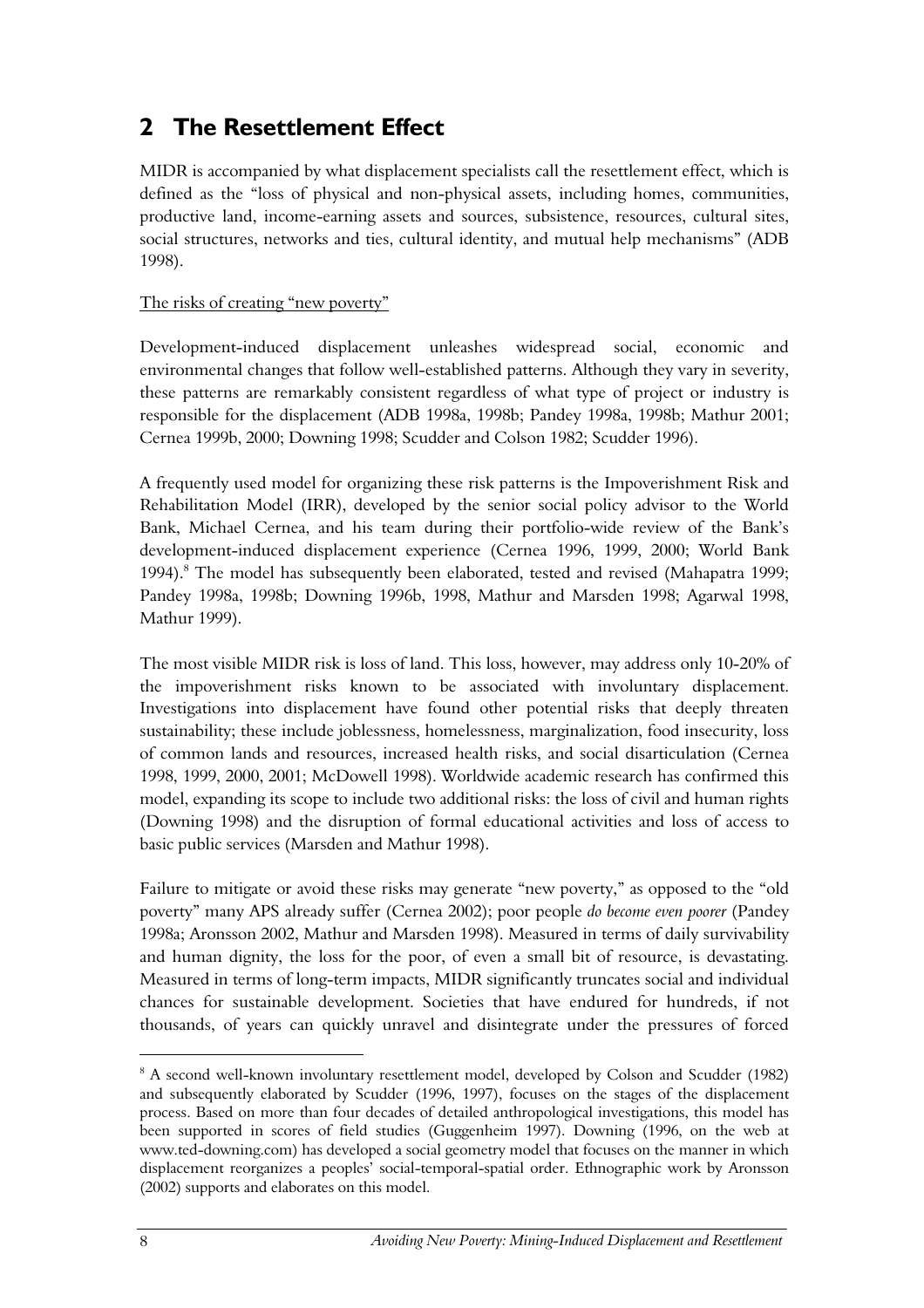displacement. Conversely, properly developed actions that reduce—though they may never nullify—the effects of MIDR increase societal sustainability.

### Landlessness

To better understand the concept of new poverty, let's more closely examine the risk of landlessness. MIDR raises the significant risk of landlessness by removing the foundations upon which productive systems, commercial activities, and livelihoods are articulated. This form of decapitalization and pauperization occurs not only from the loss of land to mining, but also as a result of the inability of the displaced to find suitable replacement land, either because of inflated local prices due to increased demand or because households use compensation paid for land to meet immediate survival needs that surface during resettlement (see Table 1). Decapitalization may also occur when the land's productive capacity is lost on account of mining-related contamination, flooding, or environmental damage.<sup>9</sup>

MIDR-related impoverishment from landlessness may take four forms: 1) the initial loss of land to mining, 2) damages to the land's productive potential in the surrounding, nonappropriated area, 3) subsequent losses in the productive value of land on account of environmental problems, and 4) loss of land occurring because landless people are unable to gain access to alternative lands.

Evidence of "new poverty" is surfacing in displacement studies throughout the world, but is well illustrated by pre/post displacement research on those forcefully resettled by six infrastructure projects in the State of Orissa in eastern India (Table 1). Following displacement, landlessness increased in all six populations, reaching up to five times its predisplacement rates. The latter problem is reported again and again in involuntary displacements throughout the world.

| Table 1: How displacement produces new poverty: landlessness in Orissa, India<br>resettlements (adopted from Pandey's 1998a data by Downing 1999). |                              |                                     |                    |  |  |
|----------------------------------------------------------------------------------------------------------------------------------------------------|------------------------------|-------------------------------------|--------------------|--|--|
|                                                                                                                                                    | <b>Families</b><br>displaced | % Landless among displaced families |                    |  |  |
| Project                                                                                                                                            |                              | <b>Before</b><br>displacement       | After displacement |  |  |
| Sam Barrage                                                                                                                                        | 318                          | 24                                  | 38                 |  |  |
| <b>ITPS</b>                                                                                                                                        | 44                           | $\overline{2}$                      | 75                 |  |  |
| <b>Ib Valley</b>                                                                                                                                   | 39                           | 56                                  | 92                 |  |  |
| <b>UKP</b>                                                                                                                                         | 74                           | 12                                  | 31                 |  |  |
| NALCO (mining)                                                                                                                                     | 100                          | 20                                  | 88                 |  |  |
| <b>HAL</b>                                                                                                                                         | 44                           | 36                                  | 59                 |  |  |

<sup>&</sup>lt;sup>9</sup> Land-based productive economies—particularly in traditional agricultural and indigenous communities—often involve highly articulated knowledge of the land (ecological niches, fauna and flora) that is not readily transferable (OXFAM 2001, Downing et al 2002).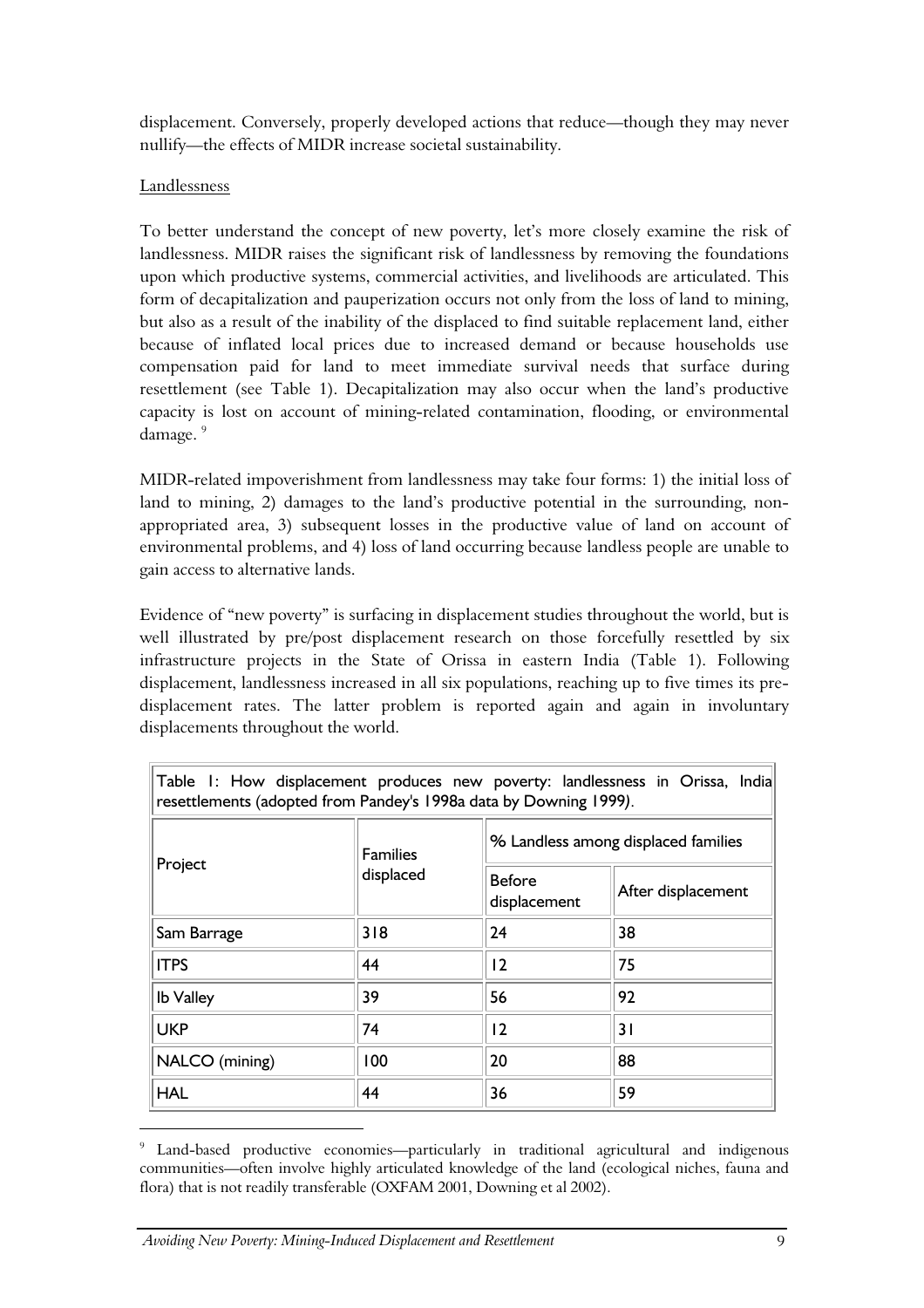#### Joblessness

As the eight-dimensional likelihood model predicts, MIDR is most likely to occur in rural areas. Observers unfamiliar with rural peasant and indigenous economies tend to overlook potential economic impacts not directly related to land ownership, such as the loss of wage employment, access to leaseholds and share-cropping opportunities. Post-displacement unemployment or underemployment is often chronic following the dismantling of the local income-generating resource base. Often overlooked are the loss of pre-displacement economic opportunities linked to recurring local and regional economic cycles and sustained social relations of production.

Determining whether or not mining improves the local situation requires investigating the overall employment losses and gains throughout all displacement stages: recruitment, transition, potential development, handing over, and incorporation (Scudder 1996, 1997a, 1997b; Scudder and Colson 1982). Assuming there are local hire provisions, mining increases employment—for some. It is increasingly difficult for an industry moving to less labor-intensive methods and toward more skilled labor to argue that it brings employment to unskilled local laborers (Lassey 2000). Only about 100 of 17,300 Freeport workers in the Grasberg mine are native to the mining area (Oxfam 2001). The argument that mining employment may substitute for lost local jobs is problematic and, in sustainability terms, does not hold if the lifespan of the mine is shorter than the lifespan of the sustainable economy it dismantles.

More evidence that MIDR generates new poverty is found in pre and post displacement employment studies, also conducted by Pandey (1998a, 1998b) and his research team. They discovered that before displacement about 56% of women were jobless; the figure rose to 84% after displacement. In the primary sector, employment dropped from 37 to 12 percent, while in the secondary sector it fell from 6% to nil. As a result, women who were already marginal in the production process were deeply downgraded*.* 

#### Homelessness

The pattern of new poverty persists in the third displacement risk, homelessness, defined as the "loss of house-plots, dwellings and shelter." For many people homelessness may be only temporary, but in poorly executed displacements, it remains chronic. New poverty becomes a problem when the losses go beyond the simple loss of a structure. Homelessness or the replacement of a house with a structure that its occupants may not consider "a home" is often associated with a profound loss of identity and cultural impoverishment as the symbolic importance of place, in terms of family cohesion and a remembered location for mutual support, not only from the household but neighboring households, is disturbed (Bonwell 1998, Downing 1996, [www.ted-downing.com;](http://www.ted-downing.com/) Aronsson 2002). Homelessness emerged as a major impoverishment risk for the former inhabitants of Teberebie in Ghana who were displaced by the American-Ghanaian gold mining company Teberebie Goldfiels Ltd. in the early 90s. Their illiterate chief signed an agreement for 168 housing units, but seven years later, the agreement was not yet fulfilled (Brande 1998).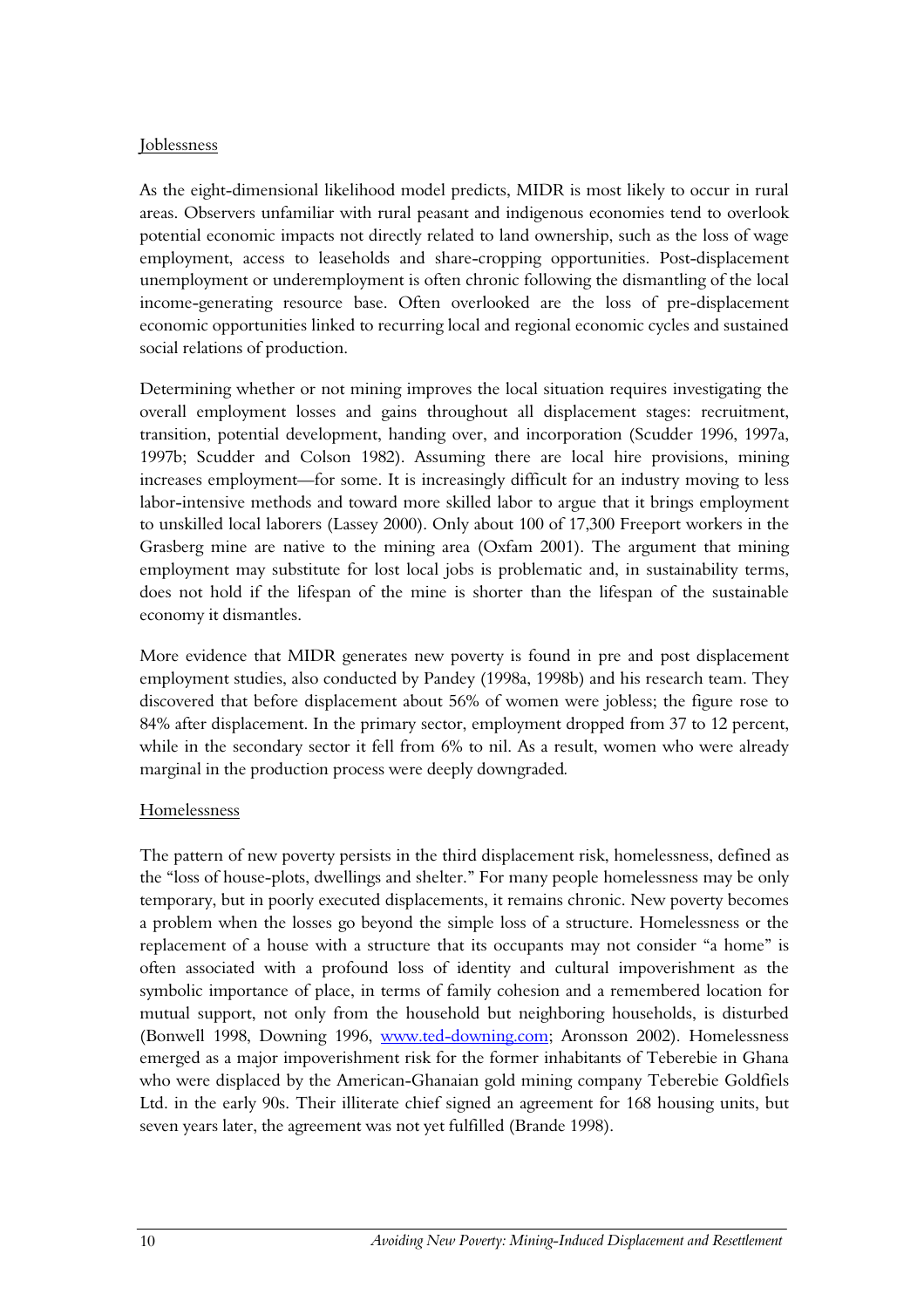### The Risk of Marginalization

The risk of marginalization threatens displaced individuals and entire communities as they slip into lower socio-economic status relative to their local areas. Research has shown that such marginalization is accompanied by a loss in self-esteem, especially when the displaced become "outsiders" and "newcomers" in host communities.

### Health Risks

Health risks associated with displacement are well documented. The already marginal health status of displacees is worsened by the stress and trauma of moving. Recurring problems are reported with resettled populations gaining access to safe potable water and safe sewage; increased diarrhea, dysentery and epidemic infections often result. As might be expected, the health impacts fall disproportionately on infants, children, expecting mothers and the elderly.

### Disruption of Formal Educational Activities

An often-overlooked MIDR-associated risk occurs in the disruption of education and routine socialization. Cernea notes that "displacement and relocation often cause a significant interruption in the functioning of schools and in child access to education during the year of transfer or for longer periods of time. Empirical studies show that a number of these children never return to school and instead join the labor force at an early age. The chaos of relocation distracts parents from focusing on the concerns of their children as they struggle to reconstruct their physical and productive environment.

#### Other Risks

Comparable examples of new poverty have been documented with the loss of access to public services, increased food insecurity, the loss of access to common property, social disarticulation, and the loss of civil and human rights (see Kibreab 2000 on common property losses).

#### Vulnerable groups

Of those affected, certain groups—especially indigenous peoples, the elderly and women have been found to be more vulnerable to impoverishment. This pattern has been observed in indigenous (tribal) areas in India, Peru, Papua New Guinea (PNG), Australia, the western United States, Canada, and northeastern Brazil (Fernandes 1991,1992, Downing et al 2002, Ali and Behrendt 2001). A study of 110 development projects taking place during India's Eighth Five Year Plan (1990-95) discovered that 1.6M people were displaced, of which almost half were tribal people (Pandey 1998a); quite often, their ownership rights to the land were in dispute (Mander 1999). As a general rule, vulnerable groups rely heavily on their surrounding environment, and alterations to the surrounding ecology are likely to overwhelm individual and community adaptive responses and result in displacement. When evicted from their land—the foundation of their culture—without appropriate compensation or rehabilitation, the damage to indigenous people is extreme.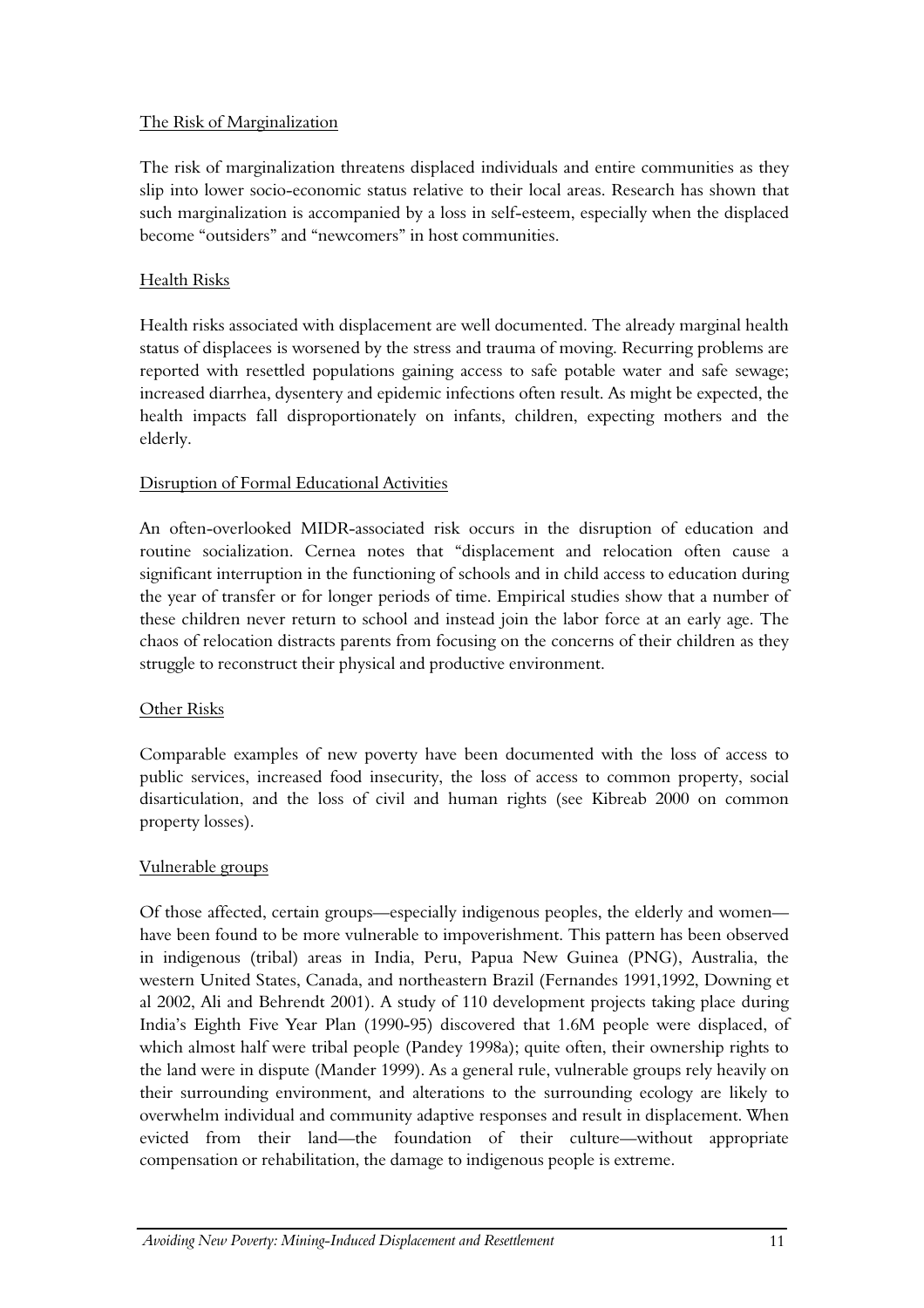Like indigenous people, women and the elderly are also more likely to be victims of the resettlement effect. Scheduled castes and scheduled tribal women in India were most adversely affected. The loss of authority and right was compounded by the breakup of families, a weakening of kinship ties, and a loss of the security and insurance created by family and kinship relationships. The situation was most dismal for landless women who were dependent on other people's land (where they worked as agricultural laborers) or on forest resources. These women became further impoverished and often destitute (Pandey 1998c). The poorest of the poor pay the price of other peoples' progress. Nahmad (1999) and Aronsson (2002) documented comparable impoverishment in Zimapan, Mexico.

Besides the aforementioned increase in unemployment, researchers identified two additional negative impacts on women resulting from their forced displacement by coal mines (Pandey 1998b). Women suffered from an increase in domestic violence, while their children suffered the long-term consequences of suspended or curtailed education [\(Cepes](http://www.cepes.org.pe/coalition/Paises/Peru/Cas_Per/Articulo/MinyComu/ArtRonda.htm) 1999, Lassey 2000). As their productive activities in farm work, kitchen gardens, and the collection and sale of minor forest produce and other cottage industries decreased or ceased entirely, women were no longer productive contributors to their households, and lost social status within the community where they once held recognized roles. The authority and right they enjoyed as income earners in decision-making was weakened. Comparable degradations in women's contributions to assuring food security options were found by Bonwell (1998) in the Porgera Valley.

# <span id="page-11-0"></span>**3 Countering the Resettlement Effect**

The means by which to avoid grafting new, displacement-induced poverty onto preexisting poverty are known. Forty years of studies and lessons learned in involuntary resettlement provide a rich vein of knowledge. Reasonable guidelines and checklists have been developed by international financial intermediaries and NGOs, and special assemblies offer reasonable guidelines on how to avoid landlessness and homelessness (The World Bank 2002; Asian Development Bank 1998a, 1998b, 2000; the Inter-American Development Bank 1999; Oxford Declarations on Involuntary Resettlement 1995 and 1996 [www.ted-downing.com\)](http://www.ted-downing.com/).

The core wisdom is that restoration of livelihoods and rehabilitation are more likely when all potential impoverishment risks are identified early and when organizational and financial arrangements are made to mitigate or avoid these risks. Rather than dwell on the fact that mining displacements have not addressed these risks, I choose to focus on ways to get on track and avoid what all sides agree is an unacceptable outcome.

A key organizational step in reaching this objective is a **resettlement plan** (also known as a resettlement action plan), a time-bound action plan with a budget which sets out resettlement strategy, objectives, entitlement, actions, responsibilities, monitoring and evaluation. **Social preparation** is an integral part of the plan and involves the prior informed consultation with affected peoples—undertaken before key resettlement decisions are made—to build their capacity to deal with resettlement. Early in project preparation, APS—individuals, households and communities—are identified. **Impoverishment risk assessments** are also made at this time. Assessments examine risks in the ten known risk categories, and include identification of the risk exposure of **vulnerable group**s more likely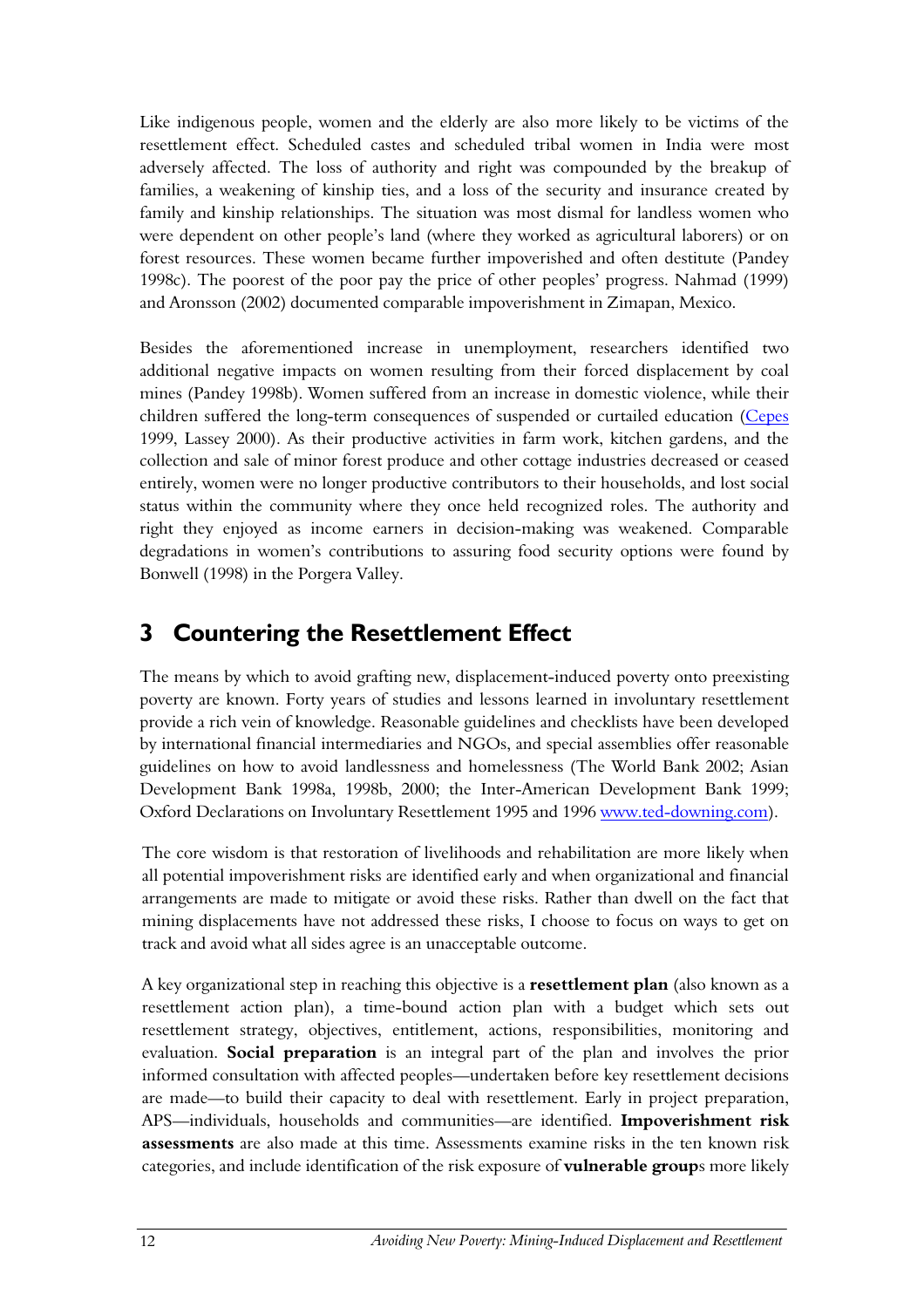to suffer disproportionately from the resettlement effect. Based on the assessment, social preparation and identification of vulnerable groups, **entitlements** are defined**. Entitlements** include the range of measures, including compensation, income restoration, transfer assistance, income substitution, training, benefits and other actions due to affected people—depending on the nature of their losses—to restore their economic and social base.

A clue to restoring or improving incomes and livelihoods of affected peoples surfaced in the previously referenced 1994 World Bank-wide resettlement review. The Bank discovered that decades of dismal performance were due to their projects' flawed economic analyses and to methodologies that failed to deal with the risks previously mentioned. Underfinancing of the resettlement component was a key cause of failure. "Less than 30 percent of all resettlement plans were found to mention economic rehabilitation programs beyond compensation" (World Bank 1994). Failure to properly account for involuntary resettlement costs can, under certain circumstances, also turn otherwise profitable projects upside down. Pearce (1999) reports on a 1993 internal Bank study by Guttman showing that if the resettlement costs of a project were no more than 10% of its total costs, a 50% overrun could jeopardize the rates of return on 30% of the projects. If resettlement costs were under 10% of the total project costs, overruns were not likely to threaten the internal rate of return.<sup>10</sup>

It is important to distinguish between involuntary displacement goals and means (Figure 1). There are three possible goals or anticipated outcomes for the displaced. The least acceptable is simply to **displace** them without concern for their shattered livelihoods. Those responsible often justify this brutal option with claims that the occupants had no legal or recognized rights. **Relocation** involves some commitment to compensation for, or rebuilding of lost assets, particularly infrastructure such as housing or lost public facilities, at the new location. Those displaced are left to reestablish productive systems on their own. **Rehabilitation** entails processes provided in addition to compensation and relocation in order to ensure that, by having income streams, livelihoods and social systems restored, affected peoples and their offspring are substantially better off as a result of the project (Mander 1999, ADB 1998a).<sup>11</sup> The objective is to reach a point where the displacees are not worse off than they were before displacement. Rehabilitation or restoration only ensures that the rehabilitated society can continue *as it was*. Sustainable development—the highest goal—involves not only relocating and rehabilitating the displacees, but assuring that they are better off than before and that they are beneficiaries of the project that was responsible for their displacement in the first place.<sup>12</sup>

 $\ddot{\phantom{a}}$ 

 $10$  Some operations may be running so close to the margin that a small increase in costs to cover involuntary resettlement could pose a financial risk. A venture operating on such a thin margin is probably not commercially viable—with or without MIDR. If externalizing the resettlement costs is the only difference between a profitable and non-profitable venture, then what profits there are in the operation are being transferred out of the livelihoods of the displacees.

 $11$  A major issue is when the baseline is set and whether adjustments should be made for the opportunities for development lost in the chaos of displacement. 12 Care should be taken not to confuse the rehabilitation of communities that are displaced by mining

with the rehabilitation efforts frequently called for after a mine is decommissioned. Moreover, speaking of compensation interchangeably with rehabilitation can be used in effect to devalue the scope of rehabilitation (Mander 1999).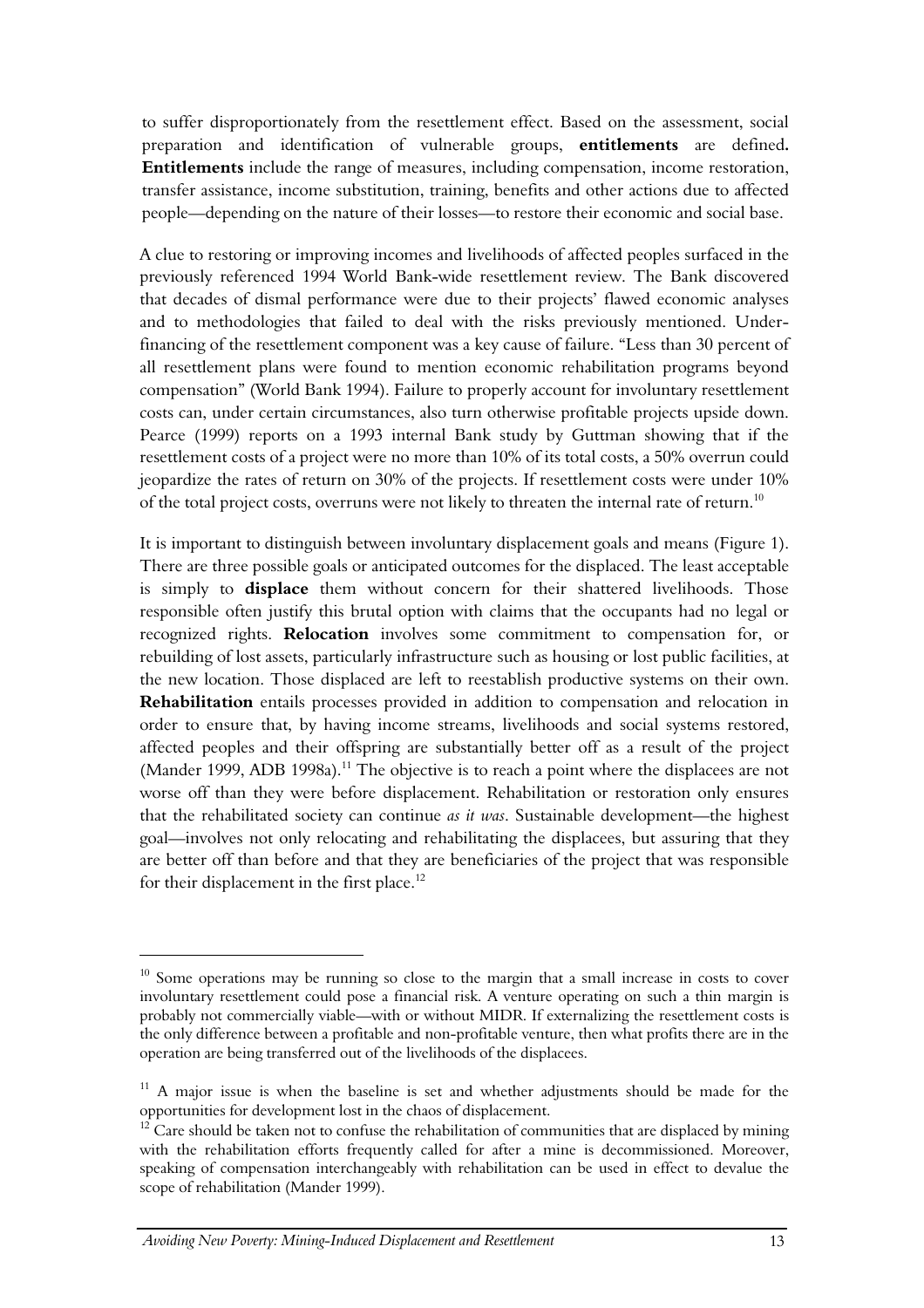

Figure 1: Goals and Means for improving the performance of MIDR

Note: Investments include grants, benefit-sharing arrangements (van Wicklin III 1999) business development arrangements, educational development, and so on.

MIDR goals can be accomplished by three broad means. **Forced appropriation** involves taking assets of the displaced without compensation. Though project owners may think such a scenario unlikely, displacees are sometimes deprived, without compensation, of something they see as an asset. **Compensation** is money or payment in kind to which the people affected are entitled in order to replace lost assets, resource or income (ADB 1998a, Mander 1999). Compensation can be made at appraised value (for tax purposes, for example), market value or replacement value. If all lost assets are compensated at replacement value, the displacees might appear, in terms of that asset, to have reached the line where they are neither worse nor better off. This would not be true, however, unless compensation included a transaction cost accounting for the effort expended to replace the asset and its lost productive returns. Compensation—in whatever form—does not entail investment or benefit sharing. **Benefit sharing** occurs when the displacees share in a project's benefits. These shares may include project equity, benefit sharing arrangements, educational investments in the displacees and their children, development of micro enterprises, or grants. Project owners, financiers and governments are apt to mistakenly call relocation and rehabilitation costs benefits for the displaced. If a mining promoter is injured in a car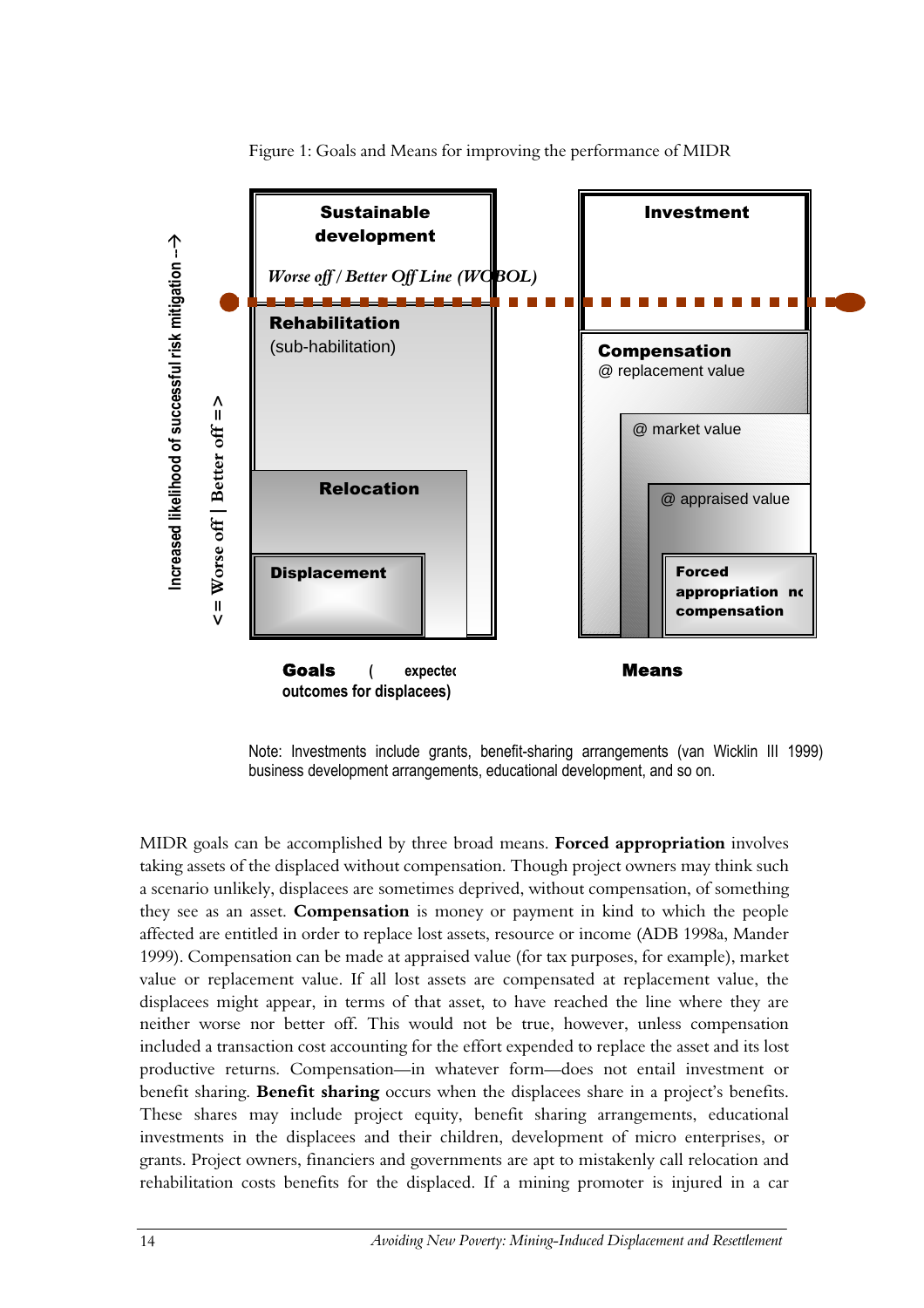accident when hit by Mr. X, would the promoter call the damages Mr. X pays for his injuries benefits?

### Compensation Dilemma

Compensation by itself cannot adequately restore and improve the income levels and livelihood standards of people subjected to expropriation and forced displacement. Involuntary resettlement projects have persistently been unable to reach these goals. Projects are faced with persistent problems in reaching sustainable development goals (Downing 2002; Pearce 1999; Cernea 1999a, 1999b, 2002): expropriated assets are undercounted, replacement prices are undervalued, problems emerge in measuring non-physical losses, non-market incomes prove difficult to calculate, changes in values between the time of assessment and payment are not considered, payment is delayed, and corruption sometimes runs rampant. From the operational perspective, goals are forgotten as compensation*—not rehabilitation or sustainable development—*becomes the goal rather than a means to help ensure a sustainable outcome*.*

Examining these problems, specialists conclude that involuntary resettlements have been persistently under-funded and dislocated people persistently undercompensated (Cernea 1999a, Ericksen 1999). Asset replacement through compensation does not prevent affected peoples from being worse off. The disruptive process of displacement leads displacees into playing "catch up," and assets must be created through investment in ways to reestablish income streams and build wealth. The root cause of this problem is the "basic incompatibility between goals (restoring and improving incomes) and means (compensation for losses) … the goals are inherently condemned to remain most often and chronically unreachable" (Cernea 2002).

# <span id="page-14-0"></span>**4 Defining Liability**

*When law can do no right Let it be lawful that law can bar no wrong.* 

### **Shakespeare, King John Act 3**

Impoverishment risk assessment may provide a fairly good estimate of losses and rehabilitation costs (measured in terms of time, restorative actions and money). But the key question remains: *Who pays for countering the resettlement effect in mining-induced displacements and resettlements*?

### Externalizing Costs

At present, mining, financiers and governments are externalizing displacement costs onto the weakest party, the displacees. It may be argued that profiting from a mining endeavor without paying the costs for rehabilitation of newly created, local poverty is morally indefensible. In such a situation, the poor are in effect taxed to benefit those who profit financially from the mine. Arguments that displacement is for "the greater common good" are difficult to defend if revenues flow to a select few (Roy 1999a).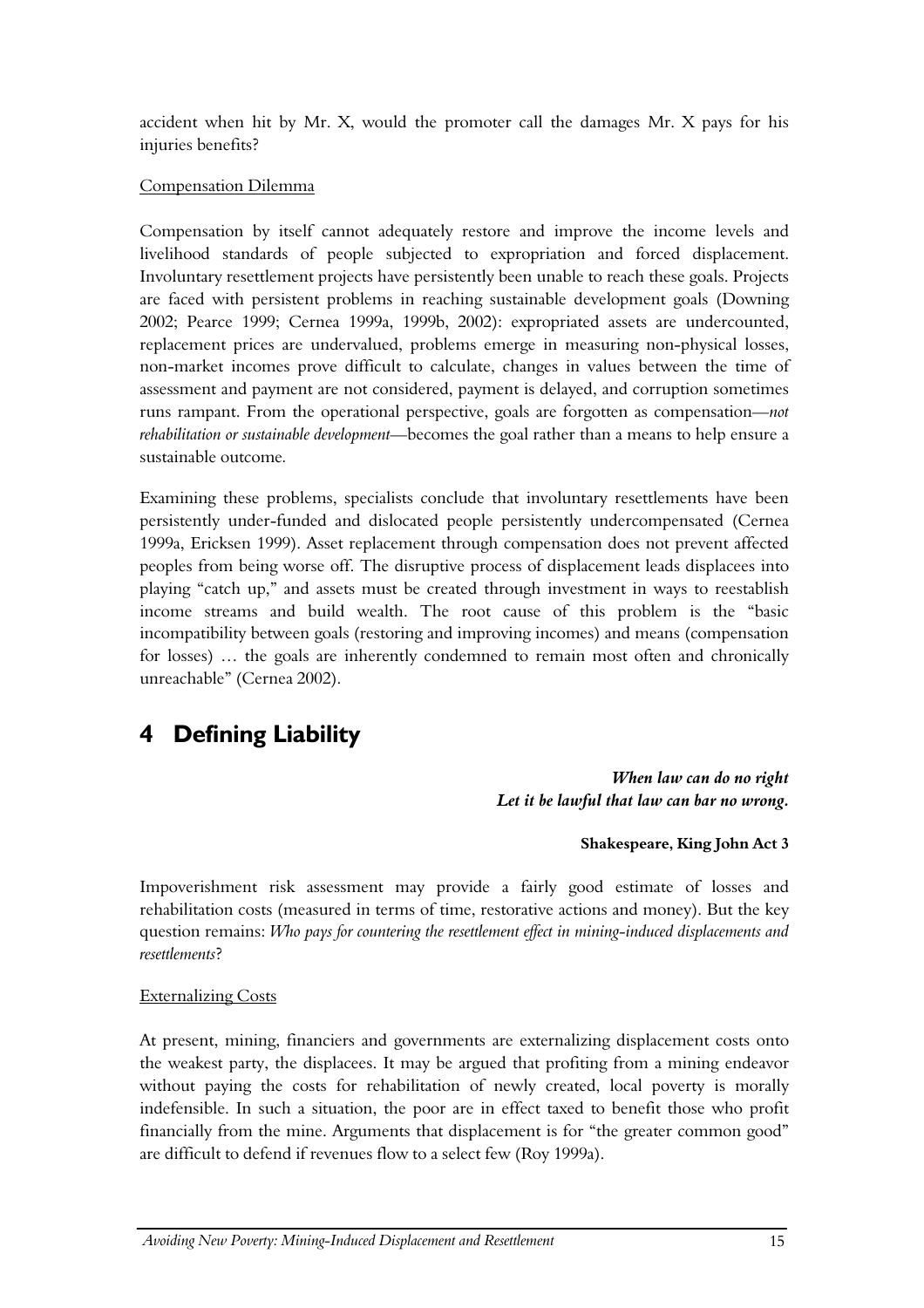On the other hand, it is accepted business practice to reduce costs by having someone else pay them. Costs may be rolled into a fee or the price, or transferred to a third party. Such transfers to third parties are coercive, especially when the costs are transferred without their consent. If the recipient gains benefit, then the transfer might be economically justified. But if the unfortunate third party gains no benefit from the transaction but must pay the price, then there is no economic justification. Willingly or unwillingly, the third party is subsidizing whoever is benefiting from its loss. Justification for this outcome might still be made on moral, but not economic, grounds.

Ironically, the cases for and against externalization are both made on moral, not economic, grounds. Some argue that because governments grant companies concessions for mining, they accept responsibility for the resulting impoverishment. While establishing blame, this argument moves us no closer to a solution. Governments might claim that they did not accept responsibility because neither the risks nor the possible mitigating steps were identified. Governments might also be indifferent to the plight of the displaced; in such a case, mining interests and their financiers are considered willing accomplices to what may be judged by others to be an unethical business transaction.

Concerns over liability occur at three levels, depending on the degree of regularization of obligations. Some liabilities are widely acknowledged (**acknowledged liabilities** in Figure 2). Other liabilities are not currently accepted though scientific research has found them valid (**possible liabilities**). Liabilities for health and social disarticulation impoverishment impacts fall within this range. A broad, unstable band of **probable liabilities** falls between the possible and the acknowledged. Examples include liability for rehabilitation, for accepting the emerging international finance intermediaries' safeguard policies on involuntary displacement, and for drafting and following corporate responsibility statements. This range should be of particular interest to our discussion of MIDR especially when external events are pressing for a redefinition of what risks should be shifted from the probable to the acknowledged liability side.

The boundaries between acknowledged, probable and possible liabilities change. Despite disagreements over details, predefined liabilities are preferred since they regularize obligations for all concerned. An excellent example is workman's comprehensive insurance (workman' comp) whereby employers' liabilities for on-the-job injuries are clearly defined and, except in the case of gross negligence, companies pay their premiums and insurance underwriters anticipate and pay legitimate claims. Employers post notices and employees may opt out of the plan if they wish, accepting the risk that they may not be paid if injured, but retaining the right to sue. The resulting system regularizes obligations and transforms an uncertainty into a fixed cost.<sup>13</sup>

Until recently, stakeholders have been willing to absorb the costs of dealing with MIDR. Each company anticipating a displacement must at the least subjectively assesses its administrative, political, moral and financial risks, including the costs of possible work stoppages and delays, political controversies, trouble shooting, corporate board time,

<sup>&</sup>lt;sup>13</sup> I favor the implementation of a development-induced displacement insurance, based on the structure of workman's compensation, as a comparable solution to the MIDR impoverishment problem (Downing 2002).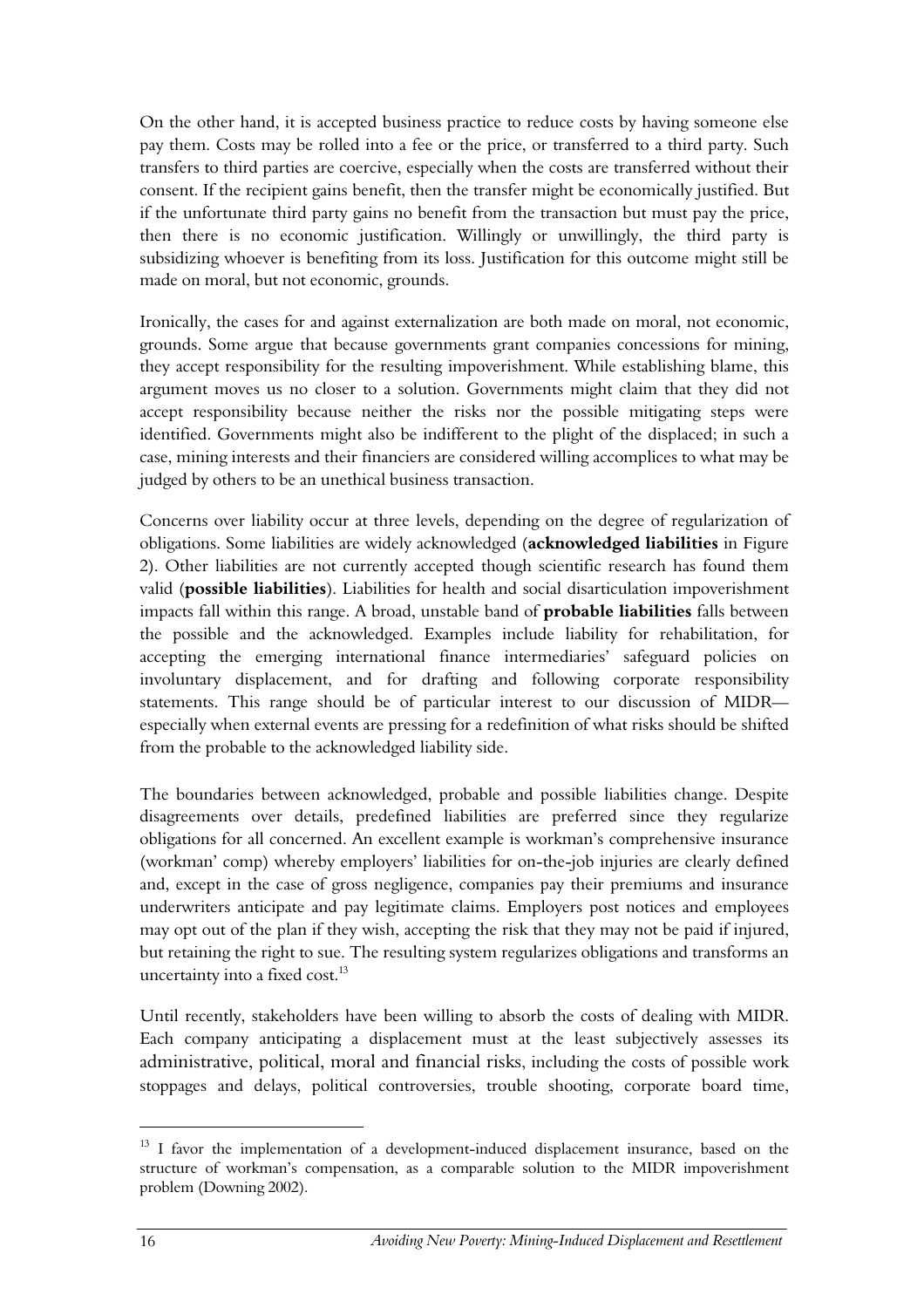security, strained government or NGO relations, and the like. Risks to the displaced, although critical to the displacees, are not given center stage. That companies routinely ignore MIDR risks to people affected by their projects testifies to displacement's low industry profile. In contrast to workman's compensation, in which businesses are compelled to purchase insurance to limit their liability, companies have no compelling reason to do more than the legally required minimum in dealing with MIDR.

Pressures are now building from many directions to regularize liabilities that until now have been viewed as probable and possible liabilities. Governments are rethinking their willingness to absorb the new poverty created by involuntary displacement in light of public concern for local impacts. Environmental and human rights organizations are forming alliances to champion the cause of the powerless. International development banks and insurers are increasingly accountable to political pressures from developed countries. Increased scientific knowledge, including longitudinal before/after studies, of involuntary displacement processes has found that compensation is not sufficient for rehabilitation. In sum, the economic reasoning underlying the notion that compensation paves a yellow brick road to the restoration of livelihoods or post-displacement, sustainable development is wrong (Cernea 1996, 1999, 2002; Pearce 1999; Kanbur 2001, Downing 2002, Scudder 1997).



Pressures to redefine liability is also appearing in different forums: in NGO recommendations and declarations; in consultants' terms of reference; in compensation arrangements within eminent domain; in self-imposed standards through corporate responsibility statements (CRS); in the redrafting and/or harmonization of liability and compensation parts of legal frameworks on mining, environment and indigenous peoples;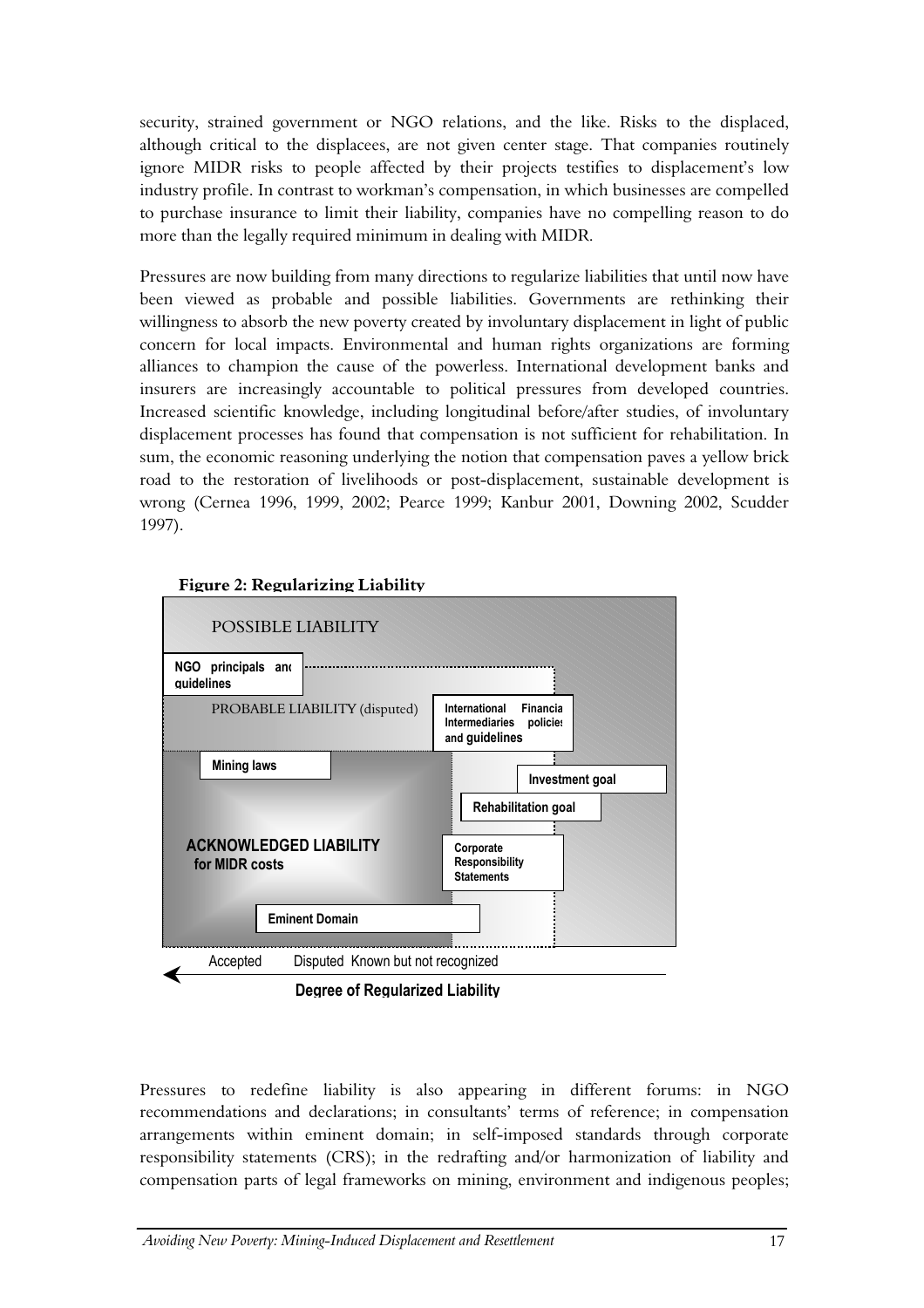and in the redrafting of involuntary resettlement policies and guidelines by international development banks. An example of such changes can be seen in eminent domain; legal theories in India are moving in the direction of providing for relocation costs (especially of relocated businesses) and the government taking limited "use rights" to land rather than acquiring the land outright (Ramanathan 1996). A company might likewise obtain only these restricted use rights to land.

### Liability Limits

Liability limits are established by setting different goals, restricting or broadening eligibility criteria, expanding or restricting spatial and temporal boundaries, and by including or excluding different risk elements.

Entitlement or eligibility criteria may be restricted by arbitrarily creating geographic boundaries to a displacement. Occupational categories may likewise be precluded from entitlement—the most problematic of which would be the displacement of small-scale miners by large-scale mining.<sup>14</sup> A major liability limitation issue involves determining which risks are and which are not acknowledged. Scientific investigation has moved some impoverishment risks within the realm of possible or probable risks, but they are not yet acknowledged liabilities. The most difficult of these are impacts not directly related to the taking of land or the destruction of physical assets like dwellings.

A more subtle way to limit liability is to declare that payments or actions be limited to "direct economic and social impacts." This method was recently folded into the World Bank's revised involuntary resettlement operational policy. In effect, the indirect/direct clause allows the borrower to arbitrarily define its liability at almost any point simply by calling a cost "indirect." At a Chile dam, for example, Garcia-Downing and I report (2001) the project owner's decision that only those directly impacted were eligible for assistance, meaning that assistance would go only to those whose homes ended up under water. A set of poor indigenous people along the shoreline of the reservoir were ineligible, even though they were placed under pressure to leave their land and make way for planned shoreline tourist developments. The correct, economic litmus test should be: If the costs would not have accrued without the project, then they are project costs and must be factored in.

Moral and economic arguments are being mustered around the issue of liability limits as companies, financiers, governments and NGOs attempt to nudge the liability boundary. And moral arguments can make the leap from academic debates to laws and policies. The ongoing discussion over displacement goals—restoration, rehabilitation and sustainable development—may have a strong impact on liability by redefining what is and is not regularized liability (Figure 2).

 $14$  It is unclear whether or not small-scale miners displaced by large-scale mining projects should be entitled to displacement compensation or better. Often the original exploiters of mineral wealth in an area, small-scale miners are suddenly excluded from any mining activity and lose both an essential source of income and an identity as legitimate miners (see Community Aid Abroad 2001). From the perspective of sustainability, an argument can be made that groups that have persisted on-site and in established communities for three or more generations should be considered relatively stable societies.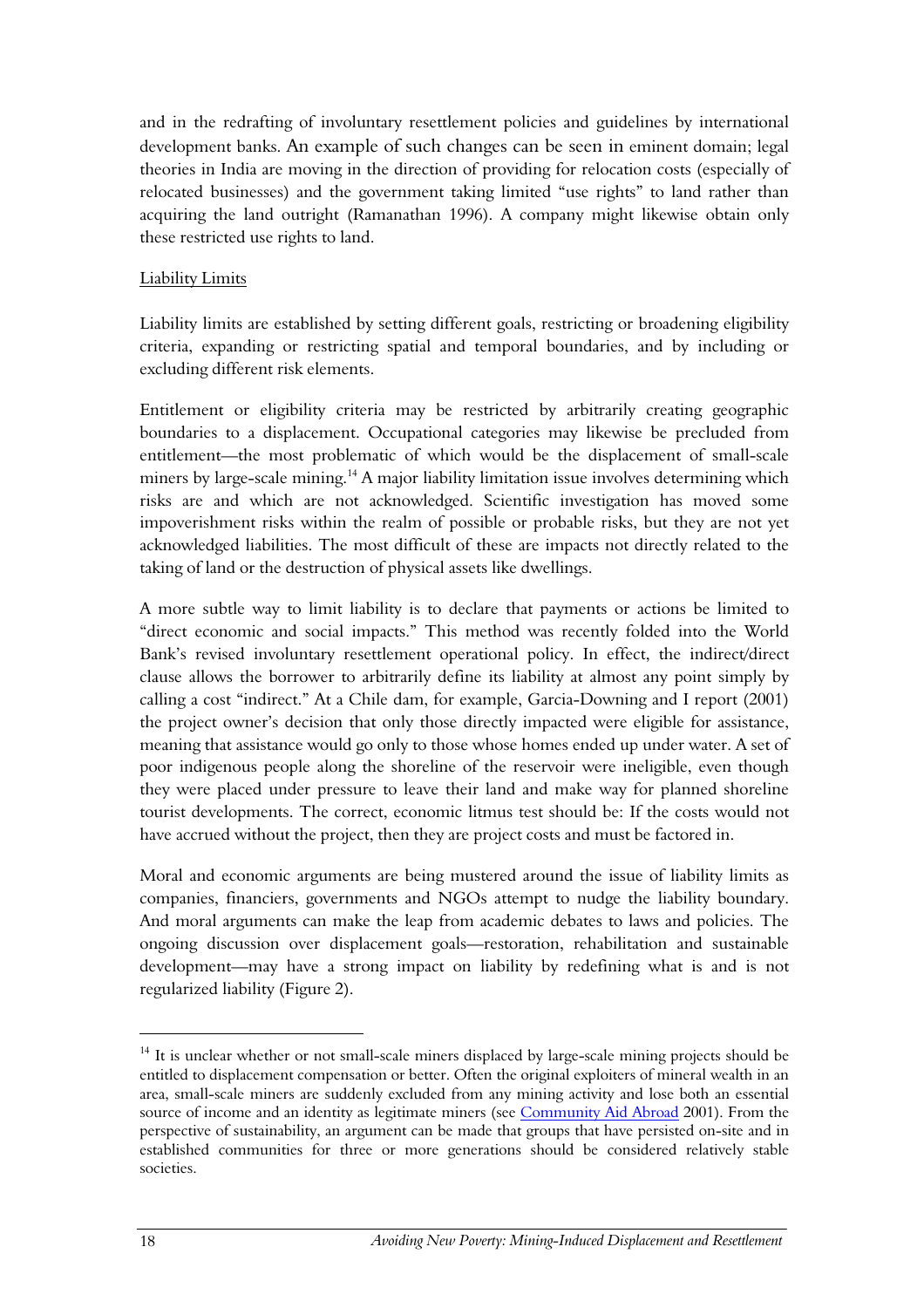Governments have slightly different risk profiles than private sector companies or affected peoples. Unlike other stakeholders, governments have the option of limiting liability by declaring themselves immune from the legal actions of citizens, but they are not unaccountable. Unlike companies that may be bought, sold or simply vanish, governments persist and must, at times, to be held accountable or be forced to pay the costs of unacknowledged, unmitigated liabilities that, in the end, become mining-induced, new poverty.

### <span id="page-18-0"></span>**5 Ways Forward**

### **"Should the cost of reducing poverty for some be paid in the coin of impoverishment for others?"**

Cernea 2002

Mining–induced displacement and resettlement and the new poverty they create are not high priority issues for the industry (see corporate survey by Warhurst 1998). This report suggests, however, that circumstances are forcing it to the surface. Issues of liability, demographics, politics, economics, and geology are already limiting mining companies' access to land and investment capital in some areas.

The MIDR process is, from the scientific perspective, well understood. Forty years of studies and lessons learned in involuntary resettlement offer up a rich vein of knowledge. The literature on displacement is mature, rich and expanding, but largely composed of ethnographic case studies. Displacement theory itself is in its infancy — barely beyond classificatory schemes of phases and identification of risk factors. And the rich experience of peoples, including those who have survived forced displacements, is untapped. Building on the available knowledge base, (somewhat) reasonable guidelines and check-lists on avoiding landlessness and homelessness have been developed by international financial intermediaries, NGOs and special assemblies. Clarity is missing in how to deal with other impoverishment risks, particularly health. Investigations are urgently needed on the effectiveness and socio-economic consequences of deploying different investment options.<sup>15</sup> Avoidance of new poverty will clearly come from arranging sufficient financing and moving beyond compensation to an equation based on "compensation + investment + stand-alone financing."

The key players are poorly prepared to respond to the problem. Mining companies recognize that, while well qualified in construction and engineering, they are not in the business of social development, poverty alleviation, or rehabilitation. Likewise, forced development-induced displacement is not a socio-political problem routinely faced by most governments. The fact that NGOs or academics have had long experience with a group before displacement does not mean that they are any more prepared than the displacees to

<sup>&</sup>lt;sup>15</sup> Investment options include foundations, benefit-sharing schemes, education development, grants, and small business development (related and unrelated to the temporary mining operations). A key question is the effectiveness of these options for jumpstarting sustainable development and when they should be deployed (before, during or after relocation). My work on the Pehuen Foundation might help (Downing 1996)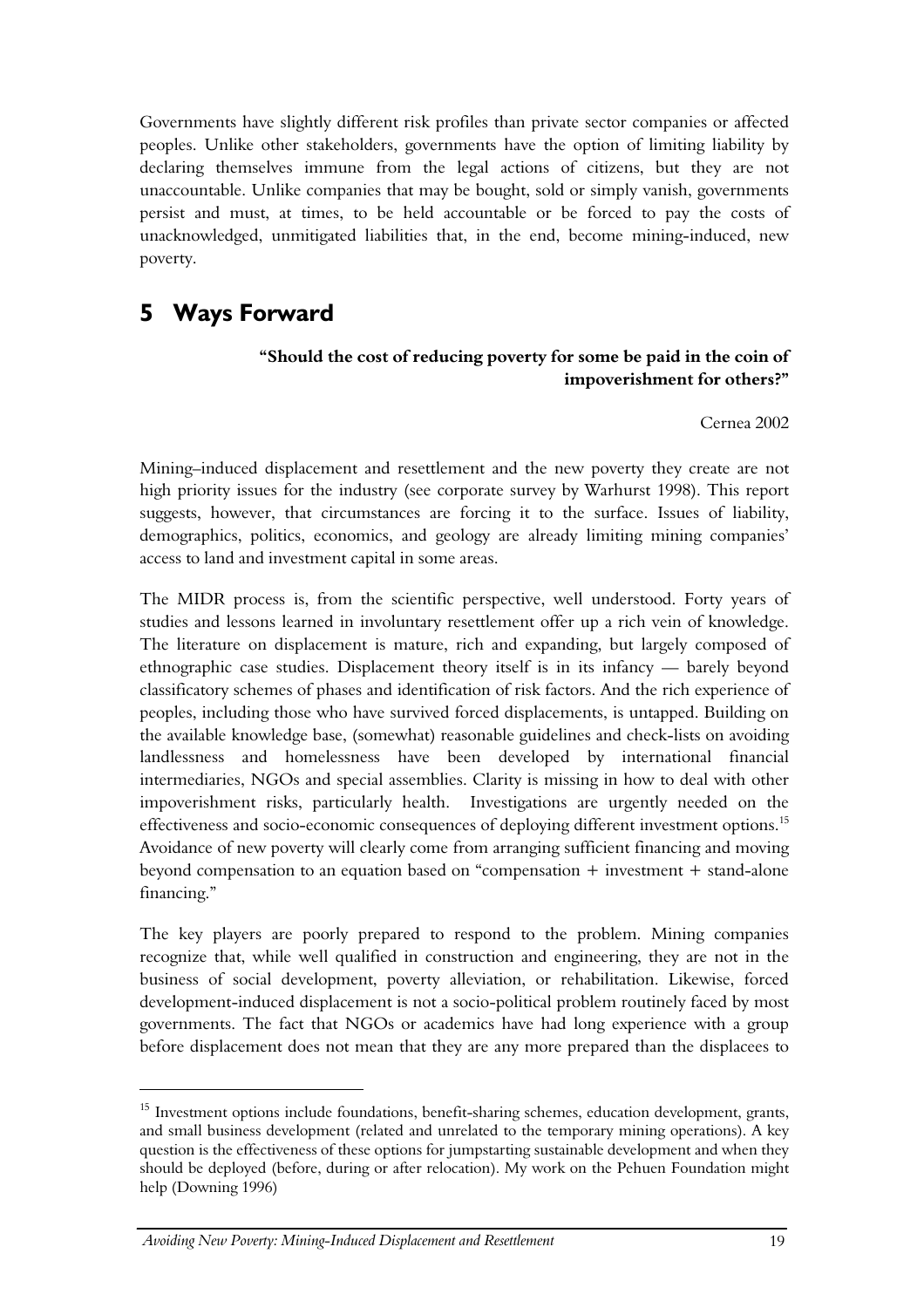deal with the immense economic and social disruption caused by involuntary displacement. Only one university is training peoples in development-induced displacement, and the first international professional organization—the International Network on Displacement and Resettlement, [www.displacement.net—](http://www.displacement.net/)was only formed in 2000. For the immediate future, the solutions for on-the-ground displacements are likely to be ad hoc, their outcomes varying with the quality of the displacement specialists who create them.

It is too early to expect harmonization and the emergence of a detailed industry-wide approach. My suggestion of developing involuntary displacement and resettlement insurance to protect affected peoples from impoverishment is probably politically premature; too many issues are on and under the table. In the meantime, nasty things are happening to innocent people.<sup>16</sup> What might be done to reduce unnecessary conflict, control conflicts of interest, and avoid dumping new poverty in the tailings of future mining? How do we find solutions in a situation where the stakeholders are mostly unaware of their obligations, operating with undefined limits, and immersed in conflicts of interest?

#### MIDR Contingency Clause as a Precondition in Project Preparation

A MIDR Contingency Clause (MIDR-CC) might offer an interim on-the-ground solution. The MIDR-CC would be an agreement that all likely MIDR risks are assessed, goals set, costs estimated, organizational arrangements proposed, and financing secured *before* a mining project goes forward. The agreement would be a publicly disclosed, legally binding agreement among all parties (relevant government agencies and entities affected by the MIDR, the company and their financial backers and the affected peoples). To contain conflicts of interest, the MIDR-CC would transfer the assessment and mitigation work to an objective (scientific) third party competent to train and work with affected peoples using participatory methods (see Downing and Garcia-Downing 1996b [www.ted-downing.com/](http://www.ted-downing.com/) for examples). All parties willing, the clause might also include a set of operating principles for dealing with the MIDR assessment as well as subsequent financial and organizational arrangements for covering all risks.

The MIDR-CC is important for what it does *not* say. It is not an agreement to go forward with the mining endeavor. It does not propose a "one size fits all" solution on every MIDR situation—for all companies, for all governments, or all financiers. It does not specify what risks are and are not to be considered; these are determined by a technical analysis. And it does not state who is and is not liable for different risks. It intentionally avoids any language that assigns or denies liabilities, and signing the agreement implies no other commitment on the part of stakeholders. In sum, MIDR-CC is a preemptive decision from all stakeholders to avoid dead-end discussions for establishing blame or demanding respect, and to contain inherent conflicts of interest.

The MIDR-CC must include a clear plan for the informed participation of all potential

<sup>&</sup>lt;sup>16</sup> The cover piece of this report lists only a few of the hundreds—perhaps thousands—of sustainable communities that have disappeared. For an industry well known for leaving ghost-towns in its wake, this may not seem important. But these were sustainable communities dismantled to make way for mining.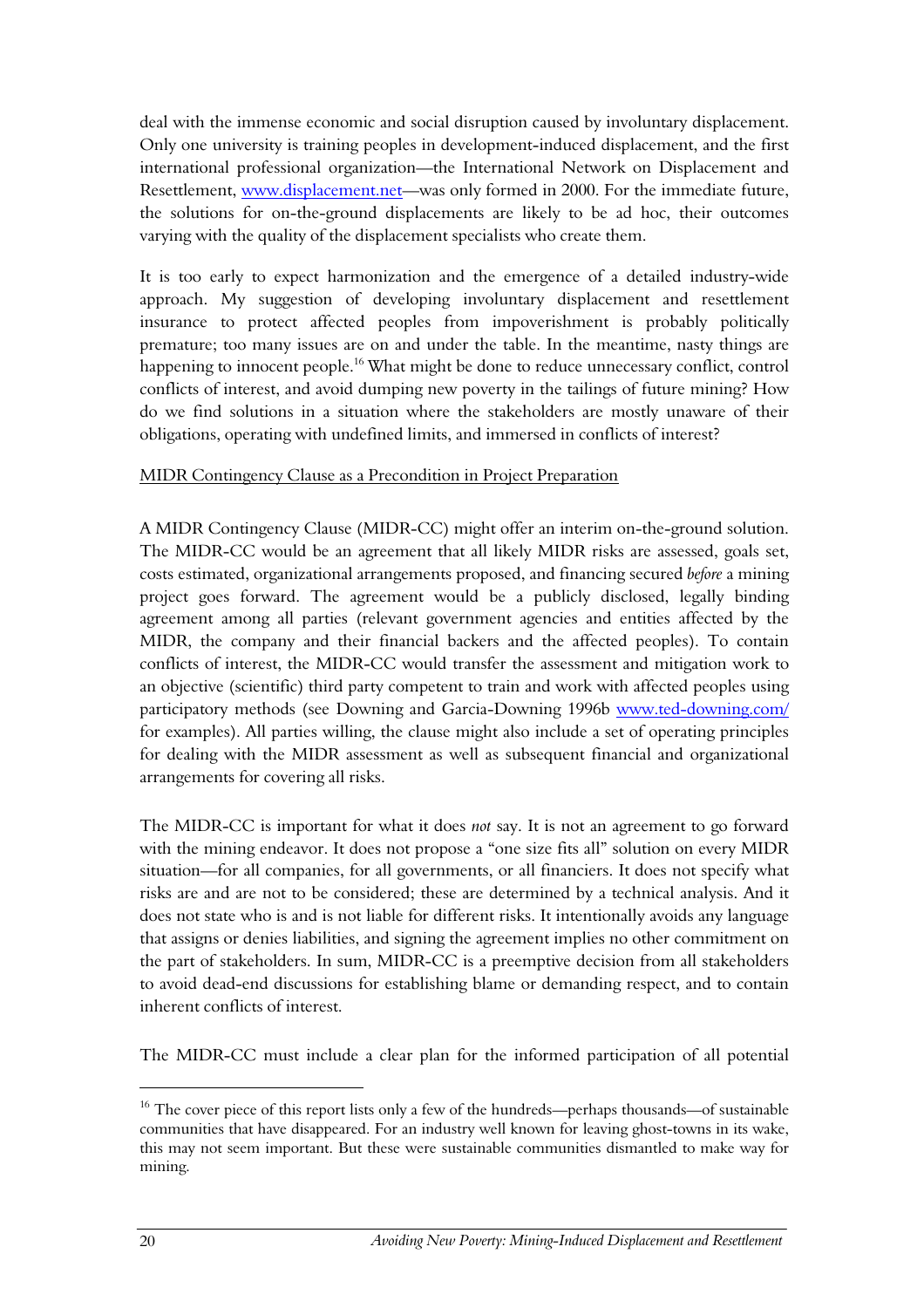PAPs, with initial eligibility for participation defined in economic and sociological terms, not by some arbitrary lineal distance from the project fence. Affected peoples (broadly defined) should not enter into an agreement without competent, independent legal advice; negotiation support; and training in MIDR-related issues in a culturally appropriate language and forum. Support means that APS will gain routine access to communications with any group of their choosing and be given the capacity to consider what will happen to them under alternative futures (Downing and Garcia 2001). Without this provision and support, the MIDR-CC risks violating the civil and human rights of those affected. Since APS cannot be expected to pay for this support themselves, early provision might be made for internationally recognized human rights and development groups to arrange for and monitor the quality and independence of local legal representation.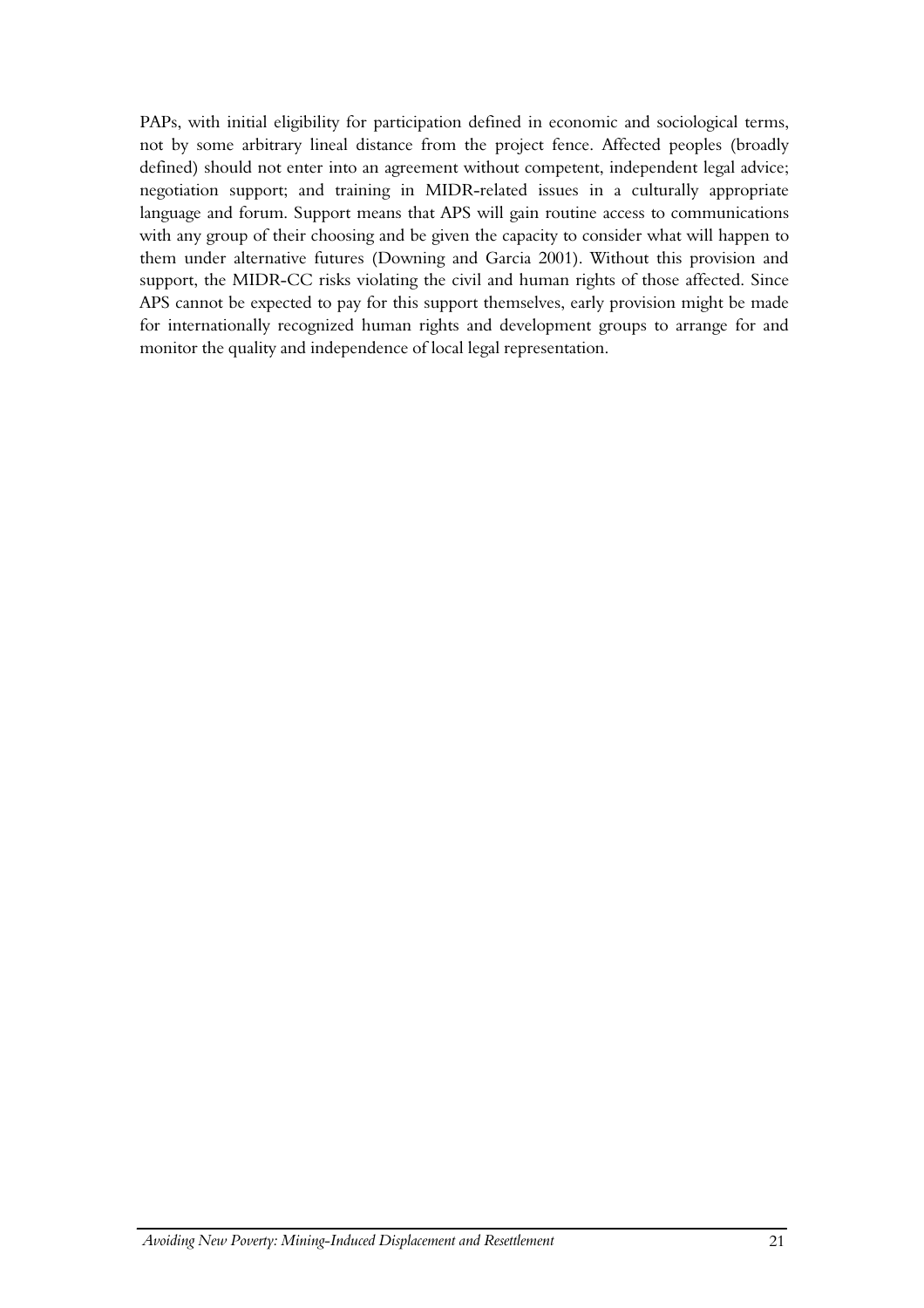### <span id="page-21-0"></span>**6 References**

### Printed

Agarwal, D. 1998. Preventing Impoverishment from Displacement: The NTPC Experience. In: Development Projects and Impoverishment Risks: Resettling Project-Affected People in India. H.Mohan Mathur, and D. Marsden (eds). New Delhi: Oxford University Press.

Asian Development Bank. 1998a. Handbook on Resettlement: A Guide to Good Practice. Asian Development Bank. Manila, Philippines.

1998b. Summary of the Handbook on Resettlement. A Guide to Good Practice. Asian Development Bank. Manila Philippines.

2000. Resettlement Policy and Practice in Southeast Asia and the Pacific. Manila. Available free on line at www.adb.org

Ali, Saleem & Larissa Behrendt. 2001. Mining and Indigenous Rights. The emergence of a global social movement. Cultural Survival Quarterly. Spring.

Aronsson, Inga-Lill. 2002. Negotiating Involuntary Resettlement: A study of local bargaining during the construction of the Zimapan Dam. Dissertation for the Degree of Doctor of Philosophy in Cultural Anthropology. Presented at Uppsala University.

Bonwell, Suzanne. 1998. Social change in the Pogera Valley. In C. Filer (Editor). The Social and Economic Impact of the Porgera Gold Mine, 1989-1994. National Centre for Development Studies.

Brande, Daniel Mensah. 1998. Mourning the Future. The New Internationalists. March.

Cernea, Michael M. 1996. Understanding and preventing impoverishment from displacement: Reflections on the state of knowledge. In: Understanding Impoverishment: The Consequences of Development Induced Displacement. C. McDowell (ed.). Oxford: Berghahn Books.

1998. Impoverishment or Social Justice? A Model for Planning Resettlement. In: *Development Projects and Impoverishment Risks: Resettling Project-Affected People in India.* H.M. Mathur and D. Marsden, (eds.). Delhi: Oxford U.P.

1999a. The Economics of Involuntary Resettlement: Questions and Challenges. Washington DC.: The World Bank.

—— 1999b. Development's Painful Social Costs, Introductory Study. In: *The Development Dilemma*. Displacement in India. S. Parasuraman (ed). McMillan Press and ISS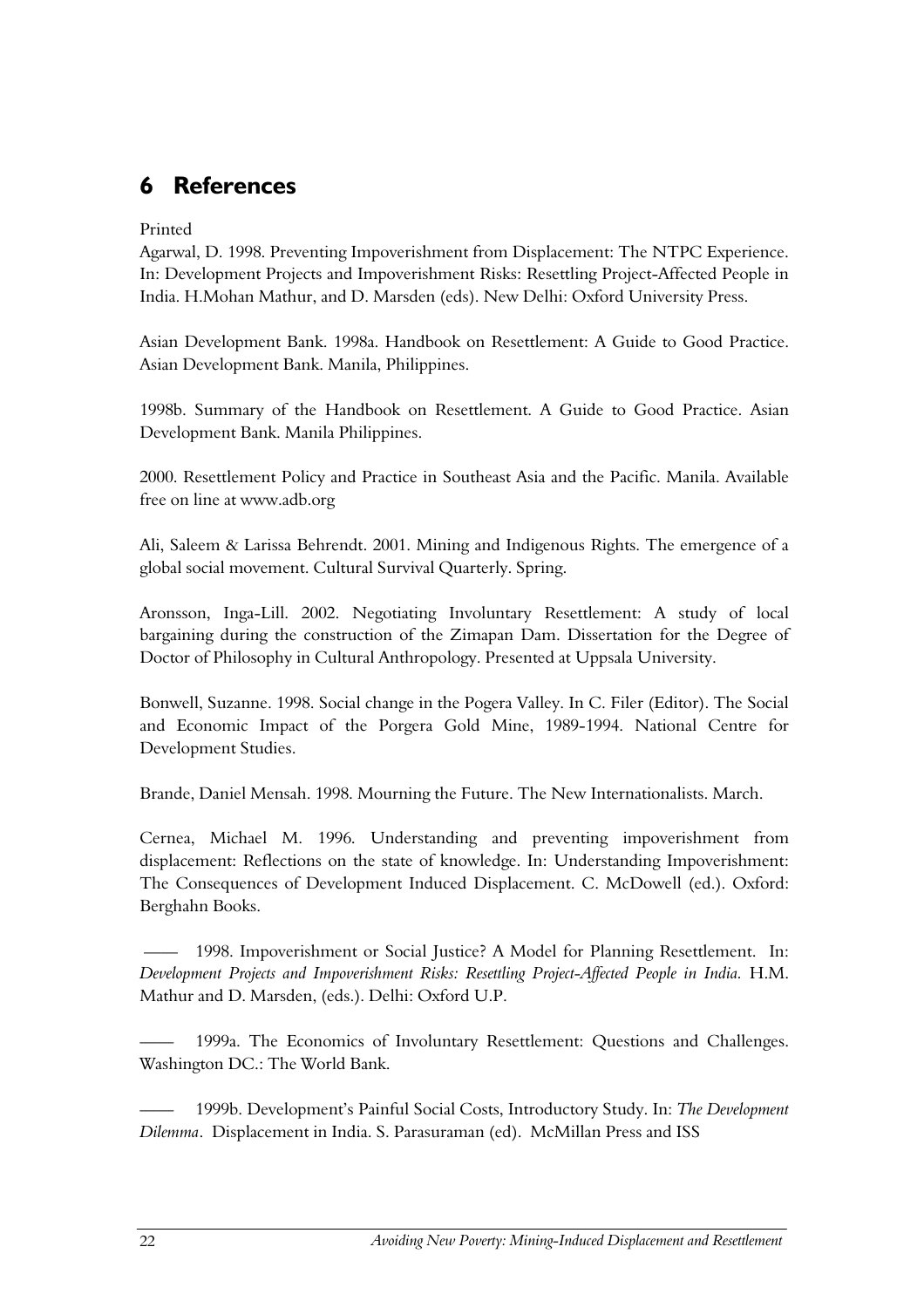1999c. The Need for Economic Analysis of Resettlement: A Sociologist's View. In: *The Economics of Involuntary Resettlement: Questions and Challenges.* Michael M. Cernea (ed.). Washington, DC.: The World Bank.

—— 2000. Risks, Safeguards, and Reconstruction: A Model for Population Displacement and Resettlement. In: Risks and Reconstruction: Experiences of Resettlers and Refugees. M.M. Cernea & C. McDowell (eds). Washington DC.: The World Bank.

—— 2002. The Compensation Principles and the New Economics of Displacement and Resettlement. Prepared for the Conference on "Moving Targets: Displacement, Impoverishment and Development." Cornell University, November 9-10, 2001.

Cernea, Michael M. and Christopher McDowell (eds.). 2000. Risks and Reconstruction: Experiences of Resettlers and Refugees. Washington. D.C.: The World Bank.

Cody, Anna. 2001. The Price of Gold. Gold Mining & Human Rights Violations in Honduras. Report to the United Nations Committee on Economic, Social and Cultural Rights. New York: The Center for Economic and Social Rights.

Downing, Theodore E. 1996. Participatory Evaluation of a Pehuenche Indigenous Development Foundation

—— 1996b. Human Rights as an Impoverishment Risk. Presented at the Society for Applied Anthropology meeting, San Juan, Puerto Rico

1998. Mitigating Social Impoverishment when People are Involuntarily Displaced. In Understanding Impoverishment: The Consequences of Development-Induced Displacement**.** In C. McDowell (ed.). Oxford and Providence, RI : Berghahn Press. 1996.

1999. Comments on Chad-Cameroon Pipeline Project's Impact on Bakola Pygmy Indigenous People's Plan, May 1999 on www.azstarnet.com/~downing

—— 2002. Creating Poverty: Flaws in the Economic Logic of the World Bank's Revised Involuntary Resettlement Project. Force Migration Review, No. 12. reprinted at [www.ted](http://www.ted-downing.com/)[downing.com](http://www.ted-downing.com/) 

Downing, Theodore E. and C. Garcia-Downing. 2001. Plan B. What is going to happen to my people? Cultural Survival Quarterly. Fall Issue.

Downing, Theodore E., Jerry Moles, Ian McIntosh and Carmen Garcia-Downing. 2002. Indigenous Peoples and Mining: Strategies and Tactics for Encounters. London: International Institute for Environment and Development, MMSD Project.

Ericksen, John H. 1999. Comparing the Economic Planning for Voluntary and Involuntary Resettlement. In: The Economics of Involuntary Resettlement. Questions and Challenges. Michael M. Cernea (Ed.). Washington DC.: The World Bank.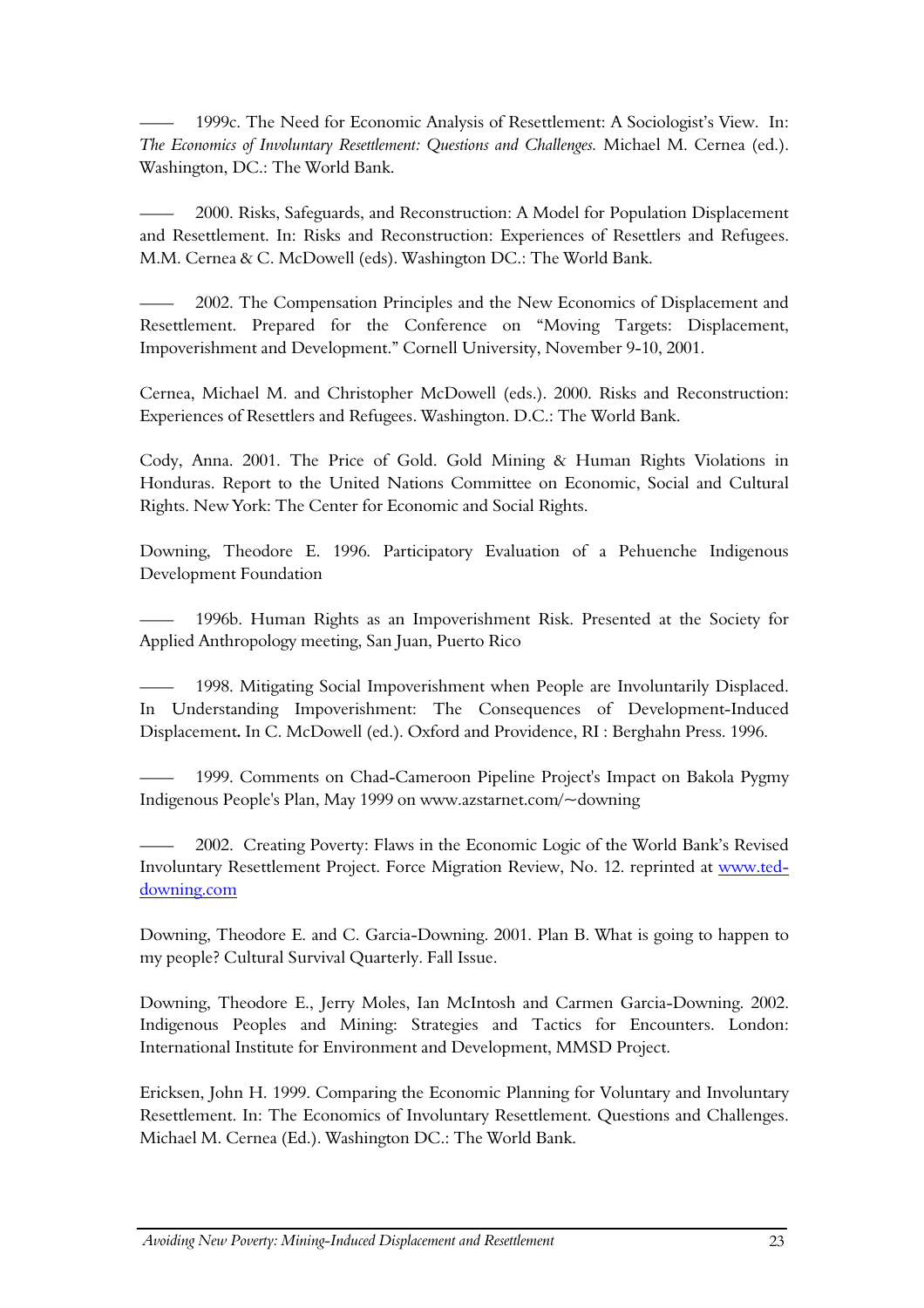Fernandes, Walter, J.C. Das, and S. Rao. 1989. Displacement and Rehabilitation: An Estimate of Extent and Prospects. In: *Development, Displacement and Rehabilitation.* Fernandes W. and E. G. Thukral (eds.). New Delhi: Indian Social Institute.

Fernandes, Walter 1991. Power and Powerlessness: Development Projects and Displacement of Tribals. *Social Action*. 41:3:243-270.

Fernandes, Walter & S. Anthony Raj.1992. Development, Displacement and Rehabilitation in the Tribal Areas of Orissa. Indian Social Institute. New Delhi: Indian Social Institute.

Fernandes, Walter. 1994. Development-Induced Displacement Tribal Areas of Eastern India. Indian Social Institute. New Delhi.and Rehabilitation in the Tribal Areas of Orissa. New Delhi: Indian Social Institute.

Fernandes, Walter 2000. From Marginalization to Sharing the Project Benefits. In: *Risks and Reconstruction Experiences of Resettlers and Refugees.* M. Cernea and C. McDowell (eds.). Washington, DC.: The World Bank.

Guggenheim, Scott. 1997. Resettlement Bibliography. Washington: World Bank.

Hyndman, David. 1994. Ancestral Rain Forests and the Mountain of Gold. Indigenous People and Mining in New Guinea. Boulder: Westview Press.

1988. Melanesian Resistance to Ecocide and Ethnocide: Transnational Mining Projects and the Fourth World on the Island of New Guinea. In: Tribal peoples and development issues: A global overview. J.H.Bodley (ed.). CA: Mayfield Publication Co.

Inter-American Development Bank. 1999. Involuntary Resettlements in IDB Projects: Principle and Guidelines. Washington.

Kanbur, Ravi. 2001. Development Economics and the Compensation Principle. Prepared for the Conference on "Moving Targets: Displacement, Impoverishment and Development." Cornell University, November 9-10, 2001.

Kibreab, Gaim. 2000. Common Property Resources and Resettlement. In: Risks and Reconstruction: Experiences of Resettlers and Refugees. Michael Cernea and Christopher McDowell (eds.). Washington DC.: The World Bank.

Kibreab, Gaim. 2001. Displacement, Loss and Constraints on (Re)-Construction of Sustainable Livelihoods. Paper presented to the Workshop on Moving Targets: Displacement, Impoverishment and Development. Cornell University, November 9-10.

Lassey, Allan. 2000. Mining and Community Rights: The Tarkwa Experience. Seminar paper on Human Rights Violations in the Extractive Sector organized by the Swedish NGO Foundation for Human Rights. Port Harcourt, Nigeria: October 29-November. On the web at [http://www.rainforestjukebox.org/gold/lassey.htm.](http://www.rainforestjukebox.org/gold/lassey.htm)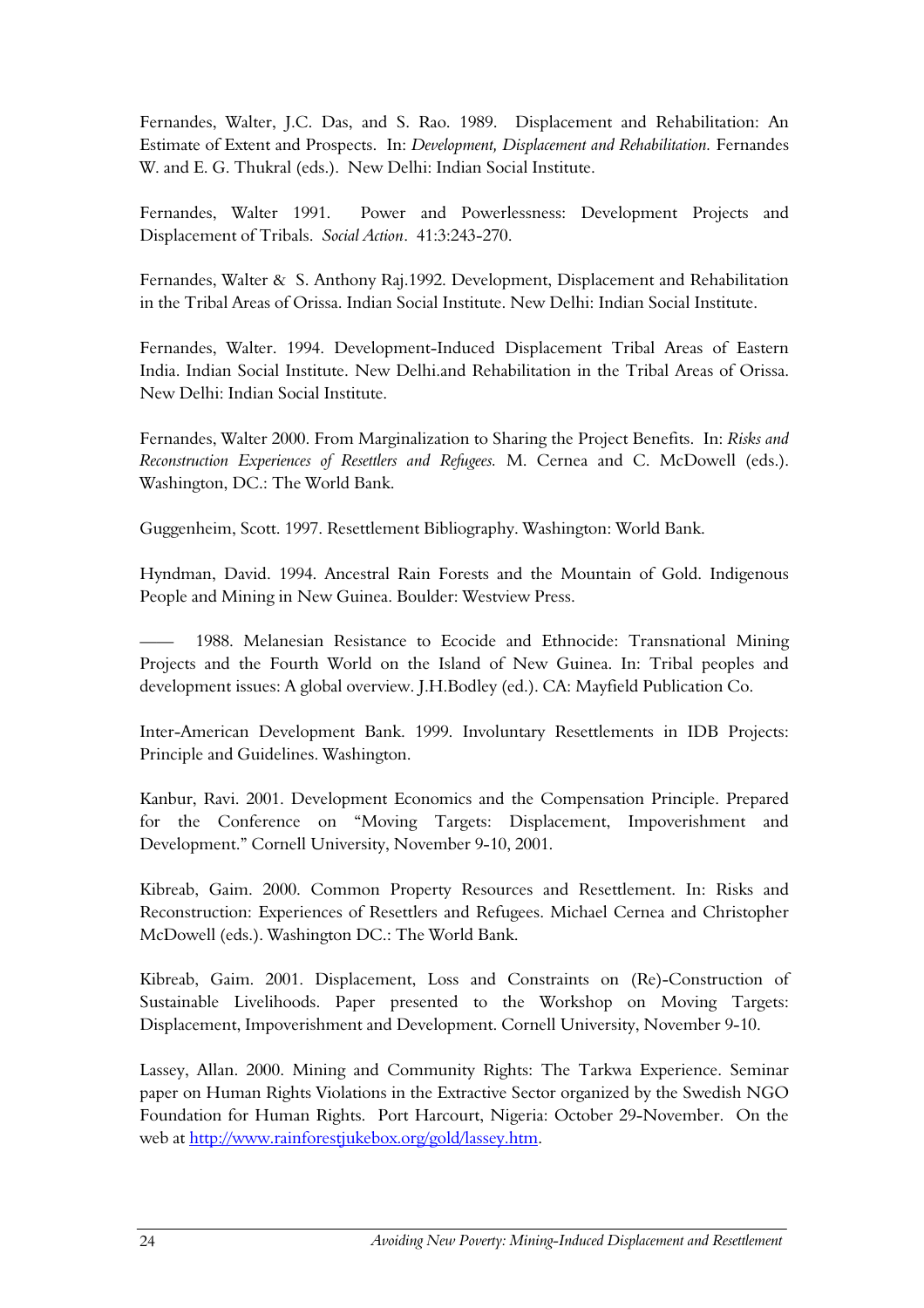Mander, Harsh, Ravi Hermadri and Vijay Nagaraj. 1999. Dams, Displacement, Policy, and Law in India. World Commission on Dams. Thematic Reviews. Social I.3.

Mahapatra, L.K. 1999a. *Resettlement, Impoverishment and Reconstruction in India: Development for the Deprived.* New Delhi: Vikas Publishing House.

Mahapatra, Lakshman K. 1999b. Testing the Risks and Reconstruction Model on India's Resettlement Experiences. In: The Economics of Involuntary Resettlement. Questions and Challenges. Michael M. Cernea (Ed.). Washington DC.: The World Bank.

Mathur, H.M. 1999. The Impoverishing Potential of Development Projects – Resettlement Require Risk Analysis. Development and Cooperation (6), Deutsche Stiftung für Internationale Entwicklung. Frankfurt.

Mathur, Hari Mohan. 2001. Livelihood Issues in Projects that Involve Resettlement: Experiences of a Coal Mining Project in Eastern India. Paper presented at ISED/CDS Social Development Research Capacity Building Workshop 'Livelihoods and Poverty Reduction: Lessons from Eastern India.' September. Bhubaneswar, Orissa, India. September.

Mathur, Hari Mohan and David Marsden (editors). 1998. Development Projects and Impoverishment Risks. Delhi: Oxford University Press.

McCully, Patrick. 1996. Silenced Rivers: The ecology and politics of large dams. London: Zed Books.

McDowell, Christopher (ed). 1996. Understanding Impoverishment:The Consequences of Development-Induced Displacement. Oxford and Providence, RI : Berghahn Press.

Morse, Bradford & Berger, with Gamble & Brody. 1992. Sardar Sarovar: The Report of the Independent Review. Resource Futures International (RFI) Inc. Ottawa.

Nahmad, S. 1999. The Impact of Hydro-Electric Dams on Indigenous People, Chinantecos, Otomies and Huicholes: A Case Study from Mexico. CIESAS- Unidad Istmo, México.

Pandey, Balaji. 1998a Depriving the Underprivileged for Development. Institute for Socio-Economic Development. Bhubaneswar, India.

—— 1998b. Impoverishing Effects of Coal Mining Projects: A Case Study of Five Villages in Orissa. In: Development Projects and Impoverishment Risks: Resettling Project-Affected People in India. Hari Mohan Mathur and Marsden, D. (eds). New Delhi: Oxford University Press.

1998c. Displaced Development: Impact of Open Cast Mining on Women. New Dehli: Friedrich Ebert Stiftung.

Pearce, David 1999. Methodological Issues in the Economic Analysis for Involuntary Resettlement Operations. In: The Economics of Involuntary Resettlement: Questions and Challenges. M. Cernea (ed.). Washington: The World Bank.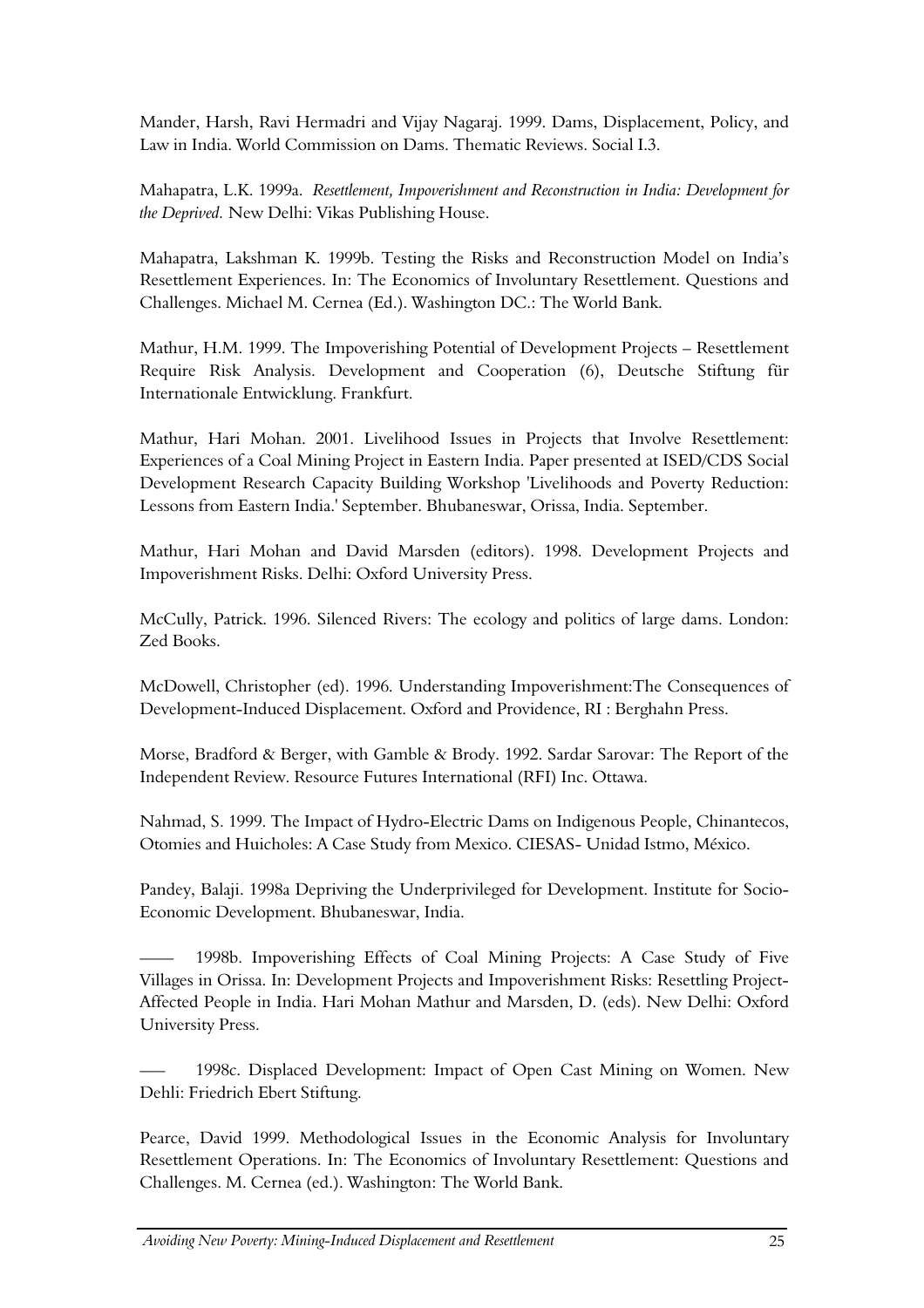Ramanathan, Usha. 1996. Displacement and the Law. Economic and Political Weekly. Vol. 31.

Roy, Arundhati. 1999b. The Cost of Living. Flamingo, London.

Scudder, Thayer & Elizabeth Colson. 1982. From Welfare to Development: A Conceptual Framework for the Analysis of Dislocated People. In: Involuntary Migration and Resettlement: the problems and responses of dislocated peoples. Art Hansen & Anthony Oliver-Smith. Boulder: Westview Press.

Scudder, Thayer. 1996. Resettlement. In: Water Resources: Environmental Planning, Management and Development. Asit K. Biswas. (Ed.). New York: McGraw Hill.

—— 1997a. Development-Induced Relocation and Refugee Studies: 37 years of Change and Continuity among Zambia's Gwembe Tonga. *Journal of Refugee Studies*, 6:3:123- 1521997.

1997b. Social Impacts of Large Dams. IUCN—The World Conservation Union. In: Large Dams: Learning from the past. Looking at the future. Workshop Proceedings. Tony Dorcey, Achim Steiner, Michael Acreman & Brett Orlando (eds.). Gland, Switzerland, April 11-12.

Van Wincklin III, Warren A. 1999. Sharing Project Benefits to Improve Resettlers' Livelihoods. In: The Economics of Involuntary Resettlement: Questions and Challenges. M.M.Cernea (ed.). Washington DC.: The World Bank.

Warhurst, Alyson. 1998. Corporate Social Responsibility and the Mining Industry. Brussels: Mining and Environment Research Network.

World Bank. 1991 *Operational Directives 4.30. Involuntary Resettlement,* Washington D.C.: The World Bank.

World Bank. 1994. Resettlement and Development, the Bank-wide Review of Projects Involving Involuntary Resettlement 1986-1993. Washington, DC.: The World Bank

World Bank. 2001a *Operational Policies 4.12. Involuntary Resettlement*, Washington, D.C.: The World Bank.

World Bank 2001b. Report and Recommendation on Request for Inspection. India: Coal Sector Environment and Social Mitigation Project. World Bank Inspection Panel. Washington, DC.: The World Bank.

World Bank 2002. Resettlement Sourcebook (CD). Washington, DC. Public Information Center.

### **Web documents and publications**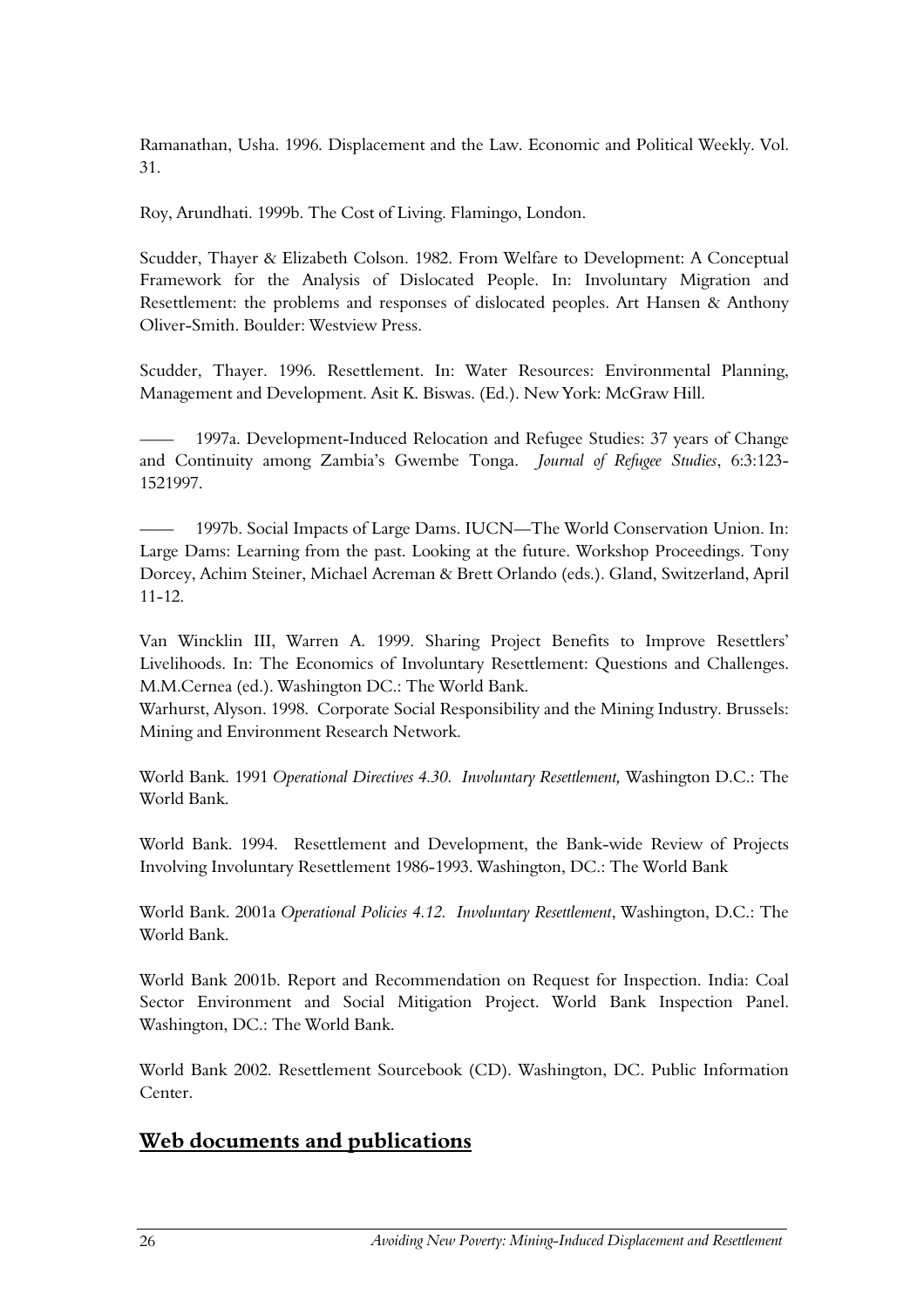Adams, M., Sibanda, S. & Turner, S. 1999. Land Tenure Reform and Rural Livelihoods in Southern Africa, ODI Natural Resource Perspectives, No 39, February. <http://www.oneworld.org/odi/nrp/39.html>

Asian Development Bank. 2000. Resettlement and Mining in Papua New Guinea. In: Resettlement Policy in Southeast Asia and the Pacific. [http://www.adb.org/documents/conference/resettlement/chap7.pdf.](http://www.adb.org/documents/conference/resettlement/chap7.pdf)

Berne Declaration. 1996. Mainstreaming Sustainability? The World Bank and the Rehabilitation of the Indian Coal Sector Pt 1. [http://www.hartford](http://www.hartford-hwp.com/archives/52a/035.html)[hwp.com/archives/52a/035.html.](http://www.hartford-hwp.com/archives/52a/035.html)

British Columbian Council on International Cooperation (BCCIC). 1997. Towards a Sustainable Asia-Pacific: The Voice from Civil Society. <http://www.timeless.ca/bccicweb/sif/mining.html>

[Coakley, G.J.1](http://minerals.usgs.gov/minerals/pubs/country/9213098.pdf)998. The Mineral Industry of Ghana. International Minerals Statistics and Information. US Geological Survey. http://minerals.usgs.gov/minerals/pubs/country/

Danielson L. and Lagos, G. 2001. The Role of the Minerals Sector in the Transition to Sustainable Development. International Institute for Environment and Development. London.<http://www.iied.org/pdf/mining14.pdf>

Downing, Theodore E. 1996. Participatory Evaluation of a Pehuenche Indigenous Development Foundation. Summary of Original Censored Report. [www.azstarnet.com/~downing.](http://www.azstarnet.com/~downing)

1999. Comments on Chad-Cameroon Pipeline Project's Impact on Bakola Pygmy Indigenous People's Plan. [www.azstarnet.com/~downing](http://www.azstarnet.com/~downing) 

Downing, Theodore E. 1999. Evidence from Balaji Pandey's "Depriving the Underprivileged for Development" is Launched into a Storm of Policy Controversy on International Involuntary Resettlement. January. [http://www.ted](http://www.ted-downing.com/PAPERS/pandey.html)[downing.com/PAPERS/pandey.html.](http://www.ted-downing.com/PAPERS/pandey.html)

Creating Poverty: Flaws in the Economic Logic of the World Bank's Revised Involuntary Resettlement Project. Force Migration Review, No. 12. reprinted at [www.ted-downing.com](http://www.ted-downing.com/) 

Downing, Theodore E., J. Moles, I. McIntosh and Carmen Garcia-Downing 2002. Indigenous Peoples and Mining. Strategies and Tactics for Encounters. Mining, Minerals, and Sustainable Development Project, London: IIED. [www.iied.com](http://www.iied.com/) and www.ted.downing.com.

FIAN. 2001. Ghana: Hundreds of Villagers in Western Ghana Forcibly Evicted and Harassed by Gold Mining Corporations. Fian Intervention 0106 HGHA, February. <http://www.fian.org/english-version/e-0106.htm>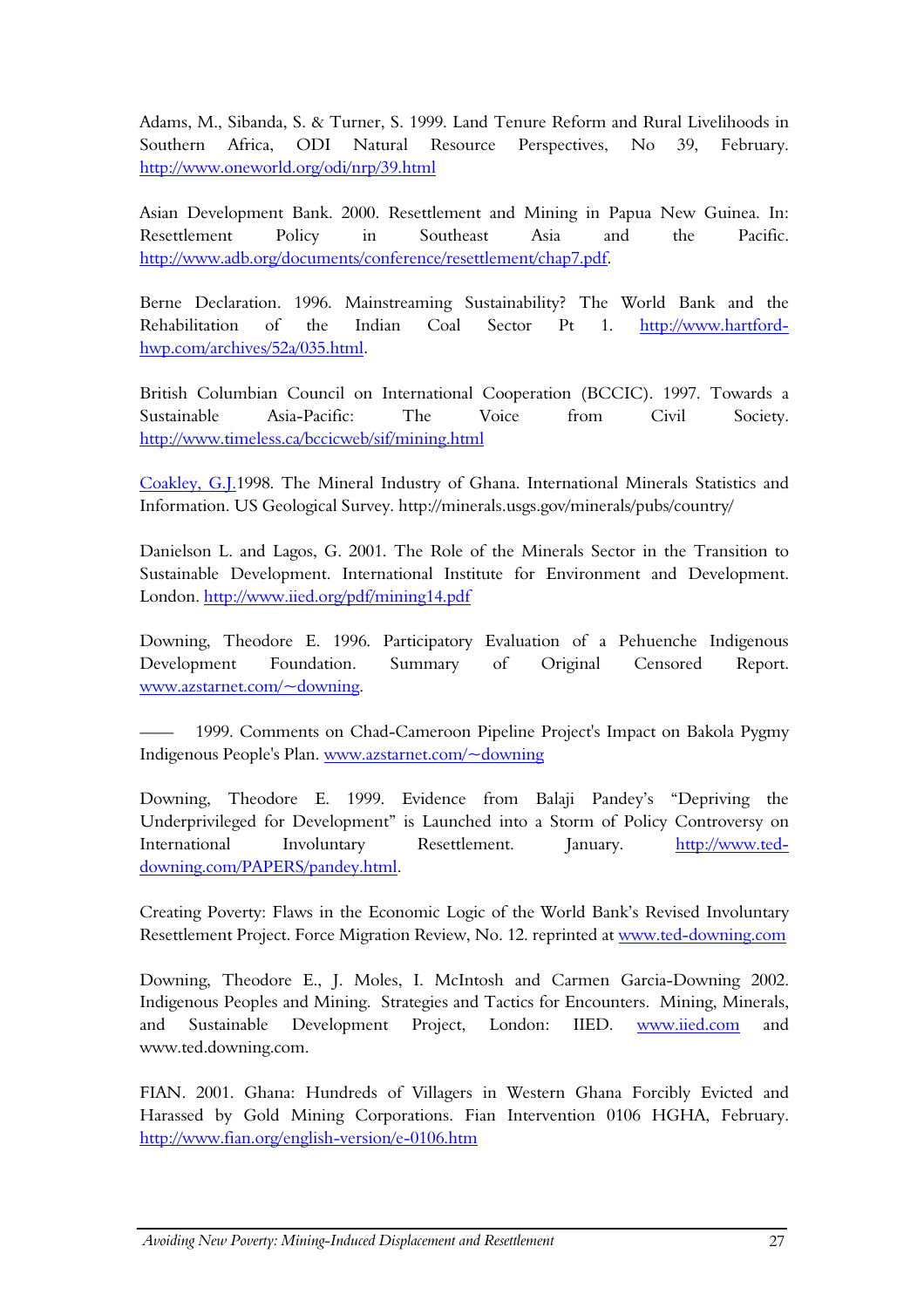Goldfields Ghana Ltd., 2001, "Tarkwa Gold Mine". November. http://www.goldfields.co.za/presentations/8\_nov\_2001/8\_nov\_2001.pdf

 Government of the Philippines. 1995. [Philippine Mining Act of 1995.](http://www.bknet.org/laws/RA7942.html) Babilonia Wilner Foundation (BFW). [www.bwf.org/bk/laws/RA7942.html](http://www.bwf.org/bk/laws/RA7942.html)

 ICEM, 1999. Placer Dome: Unions Launch Worldwide Campaign. ICEM Update. No, 61/1999. October. [http://www.icem.org/update/upd1999/upd99-61.html.](http://www.icem.org/update/upd1999/upd99-61.html)

IFC, 2001. Consultation Comments. <http://www.ifc.org/enviro/EnvSoc/Safeguard/Resettlement/resettlement.htm>

Indira Gandhi National Open University (IGNOU). 2001. Understanding Development Caused Displacement. [http://www.rronline.org/programmeguide/CHAPTER02.htm.](http://www.rronline.org/programmeguide/CHAPTER02.htm)

Inter American Development Bank (IDB). 1998. Operational Policy on Involuntary Resettlement IND96, E,S. Inter American Development Bank. Washington DC. [www.iadb.org/sds/IND/main/publication\\_453\\_e.htm.](http://www.iadb.org/sds/IND/main/publication_453_e.htm)

Inter American Development Bank (IDB). 1999. Involuntary Resettlement in IDB Projects, Principles and Guidelines.IND 103, E,S. Inter American Development Bank. Washington DC. www.iadb.org/sds/IND/main/publication 453 e.htm.

International Rivers Network.<http://www.irn.org/program/india/>

International Network in Displacement and Resettlement. [www.displacement.net](http://www.displacement.net/) 

Lansbury, Nina. 2001. TNCs and Finance. TNCs and Globaliztion, Asian-Pacific Research Network (APRN) & Aid/Watch Papers. Protest & Globalisation, Issue 3. [http://www.protglob.hss.uts.edu.au/protglob3/a\\_lansbury.htm](http://www.protglob.hss.uts.edu.au/protglob3/a_lansbury.htm)

La Rovere, E.L. & F.E. Mendes. 2000. Tucurui Hydropower Complex Brazil. Final Report. November. Prepared for the World Commission on Dams (WCD). WCD Case Study. World Commission on Dams, Vlaeberg, Cape Town, South Africa. [http://www.dams.org.](http://www.dams.org/)

Mander, Harsh, Ravi Hemadri & Vijay Nagaraj. 1999. Dams, Displacement, Policy and Law in India. Draft. WCD Case Study. Vlaeberg, Cape Town, South Africa: World Commission on Dams (WCD). August. [http://www.dams.org](http://www.dams.org/) 

McMahan, Gary and Felix Remy (editors). 2001. Key Observations and Recommendations: A Synthesis of Case Studies. In: [Large Mines](http://www.oneworld.net/cgi-bin/index.cgi?root=129&url=http://www.idrc.ca/books/focus/949_mining/949/f949c012keyobs.htm) and the Community. Socioeconomic and Environmental Effects in Latin America, Canada, and Spain IDRC/CRDL/World Bank, ISBN 0-88936-949-6. [www.idrc.ca/books/focus/949\\_mining/949/f949c012keyobs.htm](http://www.idrc.ca/books/focus/949_mining/949/f949c012keyobs.htm)

Mining Watch Canada. 2001. Urgent Action Alert. Tribal People in India Confront Alcan Investment: Three Die. January. [http://www.miningwatch.ca/publications/Utkal\\_UA.html.](http://www.miningwatch.ca/publications/Utkal_UA.html)